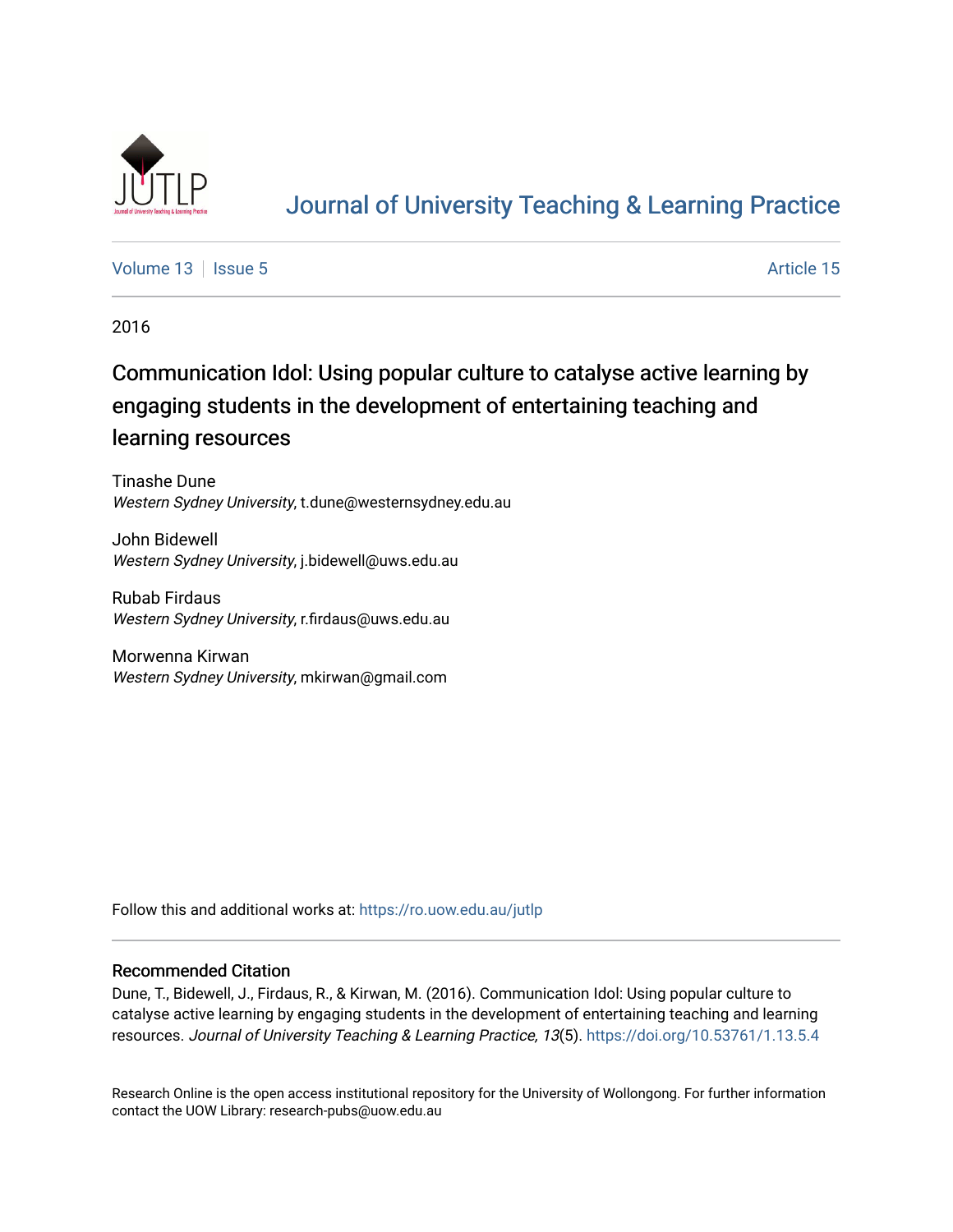## Communication Idol: Using popular culture to catalyse active learning by engaging students in the development of entertaining teaching and learning resources

## **Abstract**

Bringing popular culture to tertiary education can potentially increase student engagement with learning tasks and content, especially when the learning task has students producing the content. Using a singlegroup intervention plus post-test design, this study implemented and evaluated a purposely developed learning and teaching innovation capitalising on popular and consumer culture to promote active over passive learning in a large, interprofessional health science unit. Students were invited to develop educational video presentations in a friendly competition based on high-rating television musical and vocal talent quests, with cash prizes based on peer ratings, this being the intervention. From a cohort of 569 students in 12 undergraduate allied health programs, 14 students in seven teams of 1 to 3 students produced seven, high-quality videos about communication in professional health practice, and recorded their experiences of doing so. Ratings showed the majority found the process fun (85%) and instructive (64%), with 29% finding the task harder than expected. The prospect of prizes along with intrinsic motivators were reasons for producing a video. A further 285 students viewed the productions and for extra marks completed evaluation of the videos' educational value. Videos were perceived as an educationally valuable yet entertaining way to engage unit content. Producers of videos rated the teaching and learning experience significantly more positively than students not involved in production. Qualitative analysis of open-ended responses supported relevant numerical findings. Barriers to producing videos were identified as time, resources, confidence and lack of a team. Results should encourage educators contemplating similar initiatives. The project highlights benefits of harnessing popular genres with which students identify, to encourage involvement in producing educationally justifiable content that rewards both performer and audience. The project shows how learning content and tasks created and presented in familiar and entertaining formats can catalyse students' agentic engagement in tertiary curricula.

## Keywords

interprofessional education, popular culture, consumerism, transformatory pedagogy, student engagement, student-led learning, tertiary education, student creativity, video production, health science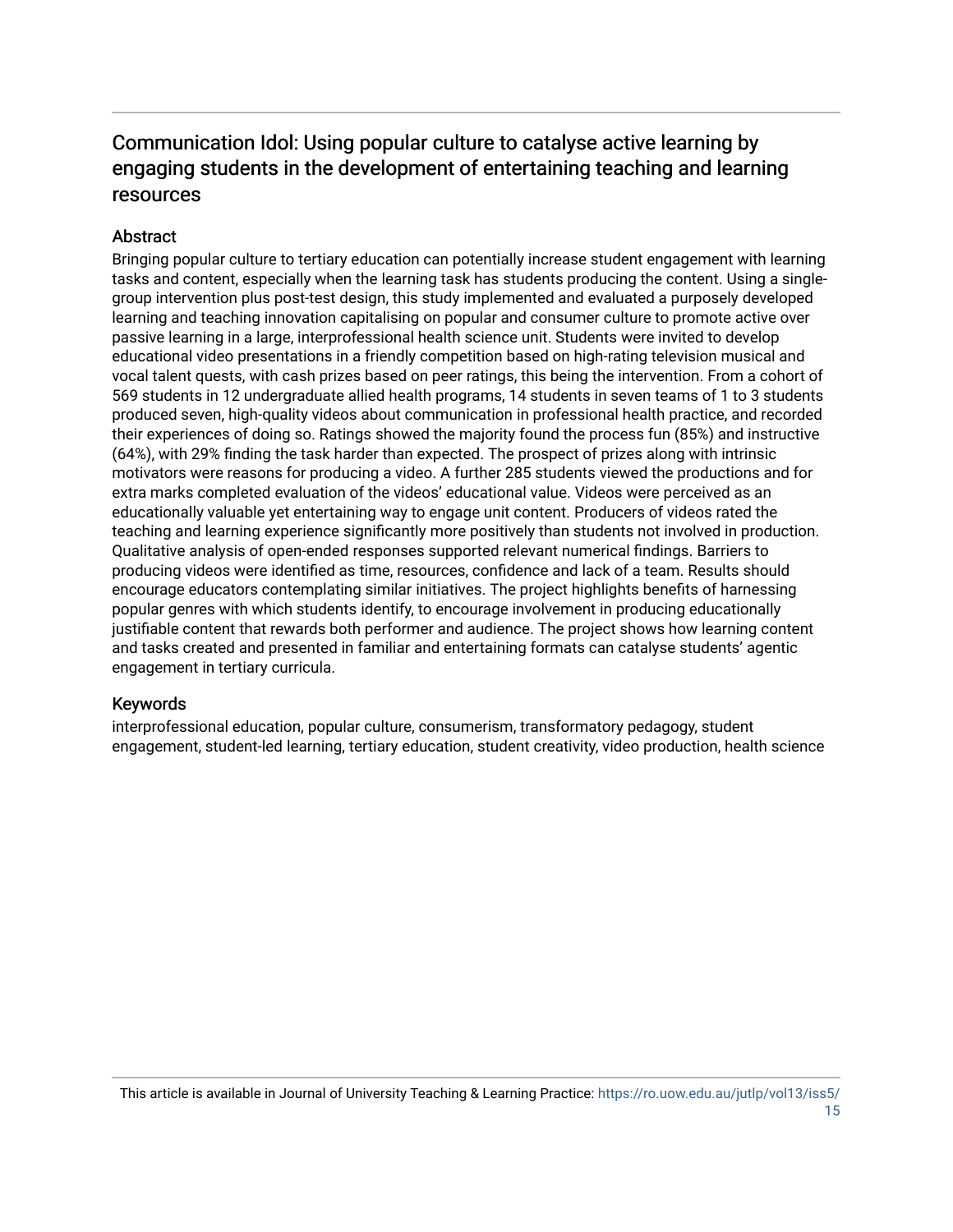

# [Journal of University Teaching & Learning Practice](https://ro.uow.edu.au/jutlp)

[Volume 13](https://ro.uow.edu.au/jutlp/vol13) | [Issue 5](https://ro.uow.edu.au/jutlp/vol13/iss5) Article 15

2016

# Communication Idol: Using popular culture to catalyse active learning by engaging students in the development of entertaining teaching and learning resources

Tinashe Dune Western Sydney University, t.dune@westernsydney.edu.au

John Bidewell Western Sydney University, j.bidewell@uws.edu.au

Rubab Firdaus Western Sydney University, r.firdaus@uws.edu.au

Morwenna Kirwan Western Sydney University, mkirwan@gmail.com

Follow this and additional works at: [https://ro.uow.edu.au/jutlp](https://ro.uow.edu.au/jutlp?utm_source=ro.uow.edu.au%2Fjutlp%2Fvol13%2Fiss5%2F15&utm_medium=PDF&utm_campaign=PDFCoverPages) 

## Recommended Citation

Dune, T., Bidewell, J., Firdaus, R., & Kirwan, M. (2016). Communication Idol: Using popular culture to catalyse active learning by engaging students in the development of entertaining teaching and learning resources. Journal of University Teaching & Learning Practice, 13(5). [https://ro.uow.edu.au/jutlp/vol13/](https://ro.uow.edu.au/jutlp/vol13/iss5/15?utm_source=ro.uow.edu.au%2Fjutlp%2Fvol13%2Fiss5%2F15&utm_medium=PDF&utm_campaign=PDFCoverPages) [iss5/15](https://ro.uow.edu.au/jutlp/vol13/iss5/15?utm_source=ro.uow.edu.au%2Fjutlp%2Fvol13%2Fiss5%2F15&utm_medium=PDF&utm_campaign=PDFCoverPages) 

Research Online is the open access institutional repository for the University of Wollongong. For further information contact the UOW Library: research-pubs@uow.edu.au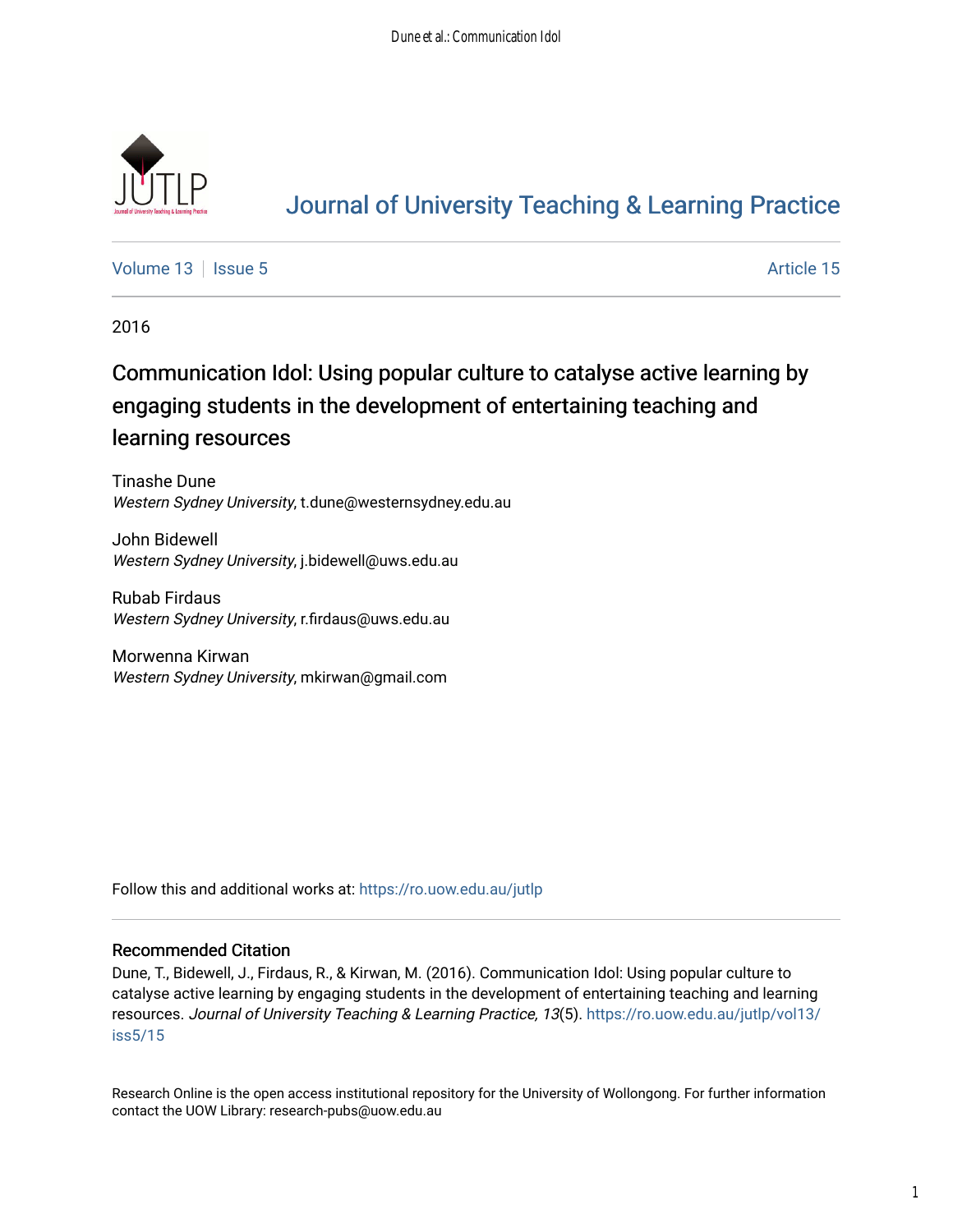## Communication Idol: Using popular culture to catalyse active learning by engaging students in the development of entertaining teaching and learning resources

## **Abstract**

Bringing popular culture to tertiary education can potentially increase student engagement with learning tasks and content, especially when the learning task has students producing the content. Using a singlegroup intervention plus post-test design, this study implemented and evaluated a purposely developed learning and teaching innovation capitalising on popular and consumer culture to promote active over passive learning in a large, interprofessional health science unit. Students were invited to develop educational video presentations in a friendly competition based on high-rating television musical and vocal talent quests, with cash prizes based on peer ratings, this being the intervention. From a cohort of 569 students in 12 undergraduate allied health programs, 14 students in seven teams of 1 to 3 students produced seven, high-quality videos about communication in professional health practice, and recorded their experiences of doing so. Ratings showed the majority found the process fun (85%) and instructive (64%), with 29% finding the task harder than expected. The prospect of prizes along with intrinsic motivators were reasons for producing a video. A further 285 students viewed the productions and for extra marks completed evaluation of the videos' educational value. Videos were perceived as an educationally valuable yet entertaining way to engage unit content. Producers of videos rated the teaching and learning experience significantly more positively than students not involved in production. Qualitative analysis of open-ended responses supported relevant numerical findings. Barriers to producing videos were identified as time, resources, confidence and lack of a team. Results should encourage educators contemplating similar initiatives. The project highlights benefits of harnessing popular genres with which students identify, to encourage involvement in producing educationally justifiable content that rewards both performer and audience. The project shows how learning content and tasks created and presented in familiar and entertaining formats can catalyse students' agentic engagement in tertiary curricula.

## Keywords

interprofessional education, popular culture, consumerism, transformatory pedagogy, student engagement, student-led learning, tertiary education, student creativity, video production, health science

This article is available in Journal of University Teaching & Learning Practice: [https://ro.uow.edu.au/jutlp/vol13/iss5/](https://ro.uow.edu.au/jutlp/vol13/iss5/15) [15](https://ro.uow.edu.au/jutlp/vol13/iss5/15)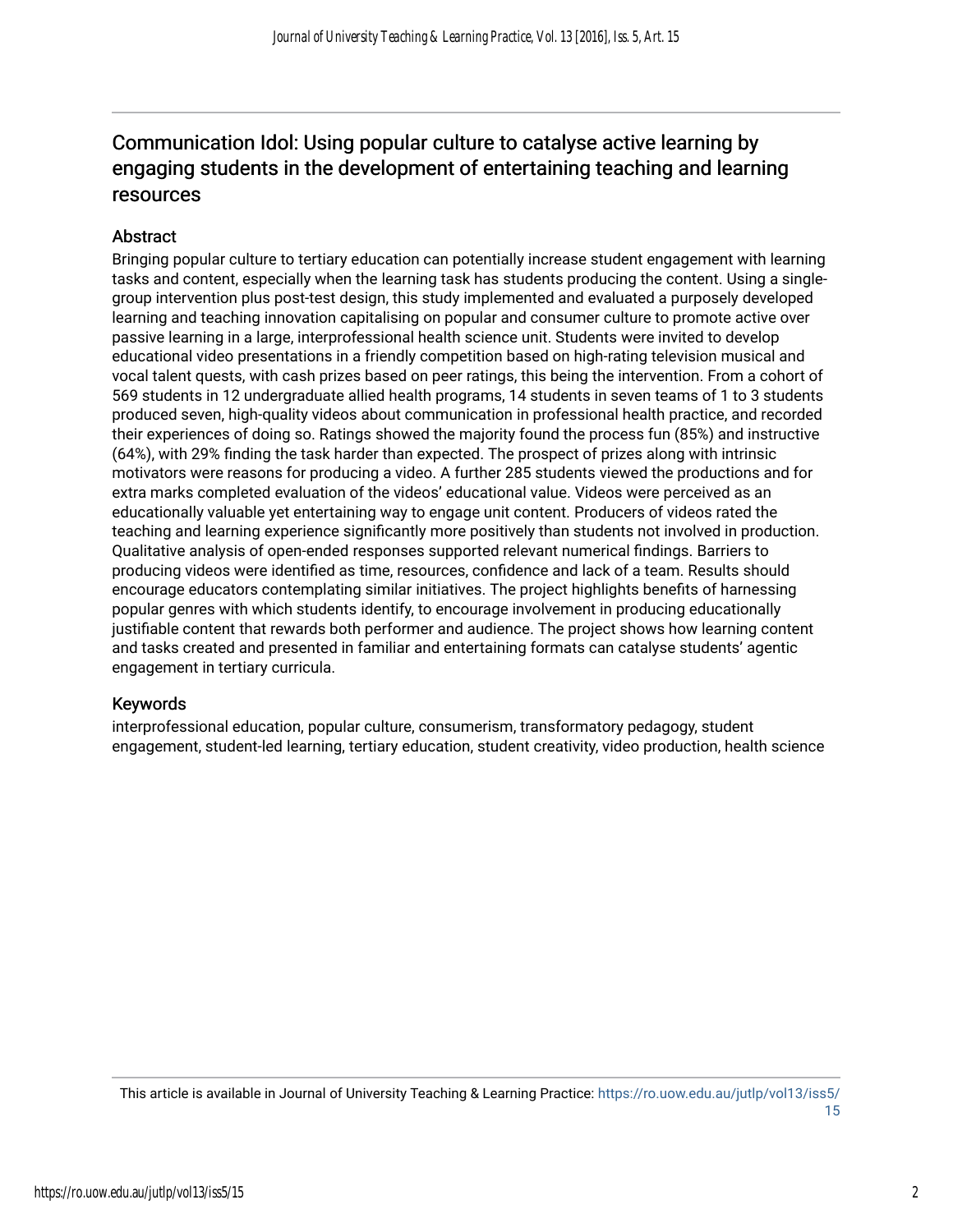## **Introduction**

Within an increasingly competitive higher education market, universities must cater to students' needs and wants. The pervasiveness of consumer culture (Sandel 2012) and its influence in higher education (Brown & Carasso 2013) have led students to perceive themselves as consumers, and academic teachers as service providers. As noted by Lippmann, Bulanda and Wagenaar (2009, p.199), "university programming and infrastructure cater increasingly to the wishes and interests of students, including better and more interesting food choices, 24-hour fitness centres, expansive new residence halls with no shared bathrooms, on-campus writing and learning centres, and student unions that resemble resorts and shopping malls". This consumer orientation governs students' university experience, extending naturally to curriculum and course content, and to engagement with learning tasks and assessments. Students now understand themselves to be purchasing a ready-made experience (Barnett 2011; Furedi 2010) within an economic transactional model whereby student customers pay the tertiary institution to make an effort (Lippmann et al. 2009).

Compared to even a decade ago, students' expectations of learning and teaching at university are more influenced by information technology (Lippmann et al. 2009). With little effort from the user, online educational technology provides instant information and communication (Everhart 2009). At its most basic level of functionality, online technology caters for the consumer model of education whereby students download packaged educational materials, and online communication facilitates access to university staff; this is consistent with students' expectations of universities as service providers.

The consumer model of education departs from the concept of the agentic learner, in which responsibility for effort resides mostly with the student. Reeve and Tseng (2011, p.257) define "agentic engagement" as "students' constructive contribution into the flow of the instruction they receive". Agentic engagement is argued to be a fourth component of learning, along with behavioural, emotional and cognitive components (Reeve & Tseng 2011). Engagement relates to motivation and positively predicts course achievement (Reeve & Lee 2014). Throughout the relevant literature, agentic learning is considered preferable to the information-receiver alternative.

Students' constructive contribution as agentic learners is clearly at odds with the passive consumption that typifies traditional methods of tertiary education, and with the rudimentary application of online technology for transferring prepared materials to students. Perhaps surprisingly, traditional university teaching complements the new consumer model in that, traditionally, students were expected to consume information from lectures and slide presentations or by reading books and articles, all produced by academic instructors and other expert authors. Online delivery of lectures, slides and published content merely facilitates unidirectional information transfer. Information technology alone does not make learning agentic.

Traditional university teaching, in which students learn from extended monologues delivered in lectures or in print or online, is definitely incompatible with contemporary popular culture, for which a common currency is the brief, visually and aurally dynamic video clip. Popular culture through its social-media ally is increasingly participatory, and thus has the potential to counter passive consumer culture in education. The rise of self-published multimedia productions distributed through online channels such as YouTube challenges passive consumerism by empowering amateurs with limited resources to reach mass audiences with their own productions, which can often be quite sophisticated.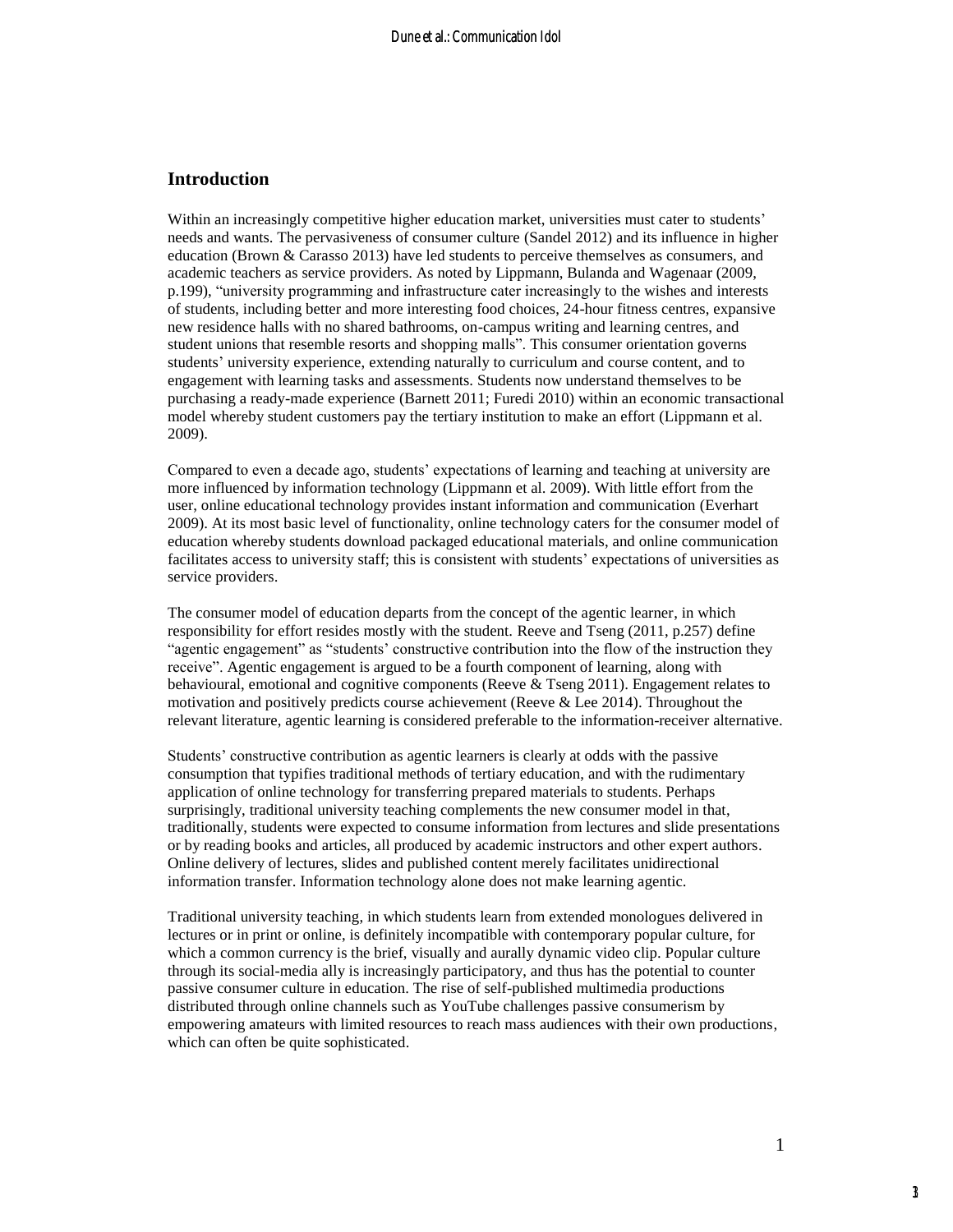However, agentic engagement will not be cultivated by tertiary educators, in resigned deference to popular culture, producing and distributing their own MTV-genre content for students to download and view. Properly embracing popular culture in tertiary education (where popular culture might formerly have been regarded condescendingly as vulgar and intellectually vacuous) will promote creative opportunities and outlets for students, against the expanding notion of the student as passive consumer, and instead energising agentic learning.

Agentic learning has the student creating the content in a manner compatible with popular culture's turning consumers into producers. Participatory trends in popular culture coupled with online technology have potential to transform passive online consumer-learners into active, agentic online learners. Towards a goal of transformatory curriculum and pedagogy, this paper describes and evaluates a specially developed learning and teaching innovation enlisting popular culture to engage undergraduate students in agentic learning. The task had student volunteers scripting and producing their own music-video clips to convey educational messages for a unit of study, and the active appraisal of those productions by the student-producers' peers.

The project was inspired by literature showing that students who develop their own learning content acquire a sense of ownership over the information and how it is taught, as well as agency over its delivery (Quinlan 2014). Students producing their own educational video content is not new (EdTechTeacher Inc. 2016; Greene & Crespi 2012; Willmot, Bramhall & Radley 2012). The innovative aspect for this project was its deliberate incorporation of popular culture into the exercise through replicating locally televised singing contests. The talent-quest format for learning and content delivery was likely to appeal to university students, as the category was familiar to students and likely to hold their attention (Anikeeva et al. 2010).

The project aimed to convert educational consumers into ardent producers of educational multimedia content within a large, interprofessional health-science unit. Given the typically young age of undergraduate students, their characteristic passion for popular culture, electronic media and communication and the current selfie craze, we expected a high level of student engagement and positive appraisals of the project.

## **Methods**

This intervention study employed a descriptive, exploratory cross-sectional design with a single group of participants. Volunteer students scripted and produced multimedia presentations featuring music, vocals or dramatisations, and with prescribed educational aims and content; this activity was the intervention. The multimedia film clip format was chosen for its familiarity and acceptance among young people. Over and above the vernacular nature of the medium, these productions would force students to grapple intellectually with the educational content in a manner consistent with agentic learning. Student evaluations of their experiences in developing and viewing the video presentations served as the post-intervention evaluation, as well as the measured outcome and a further agentic exercise for the student audience.

#### *Unit of study: Communication in Health*

The *Communication in Health* unit runs within an undergraduate health-science program for students at a large, metropolitan university in Australia. The unit develops written, oral and nonverbal communication skills to prepare health-science students across 10 allied health disciplines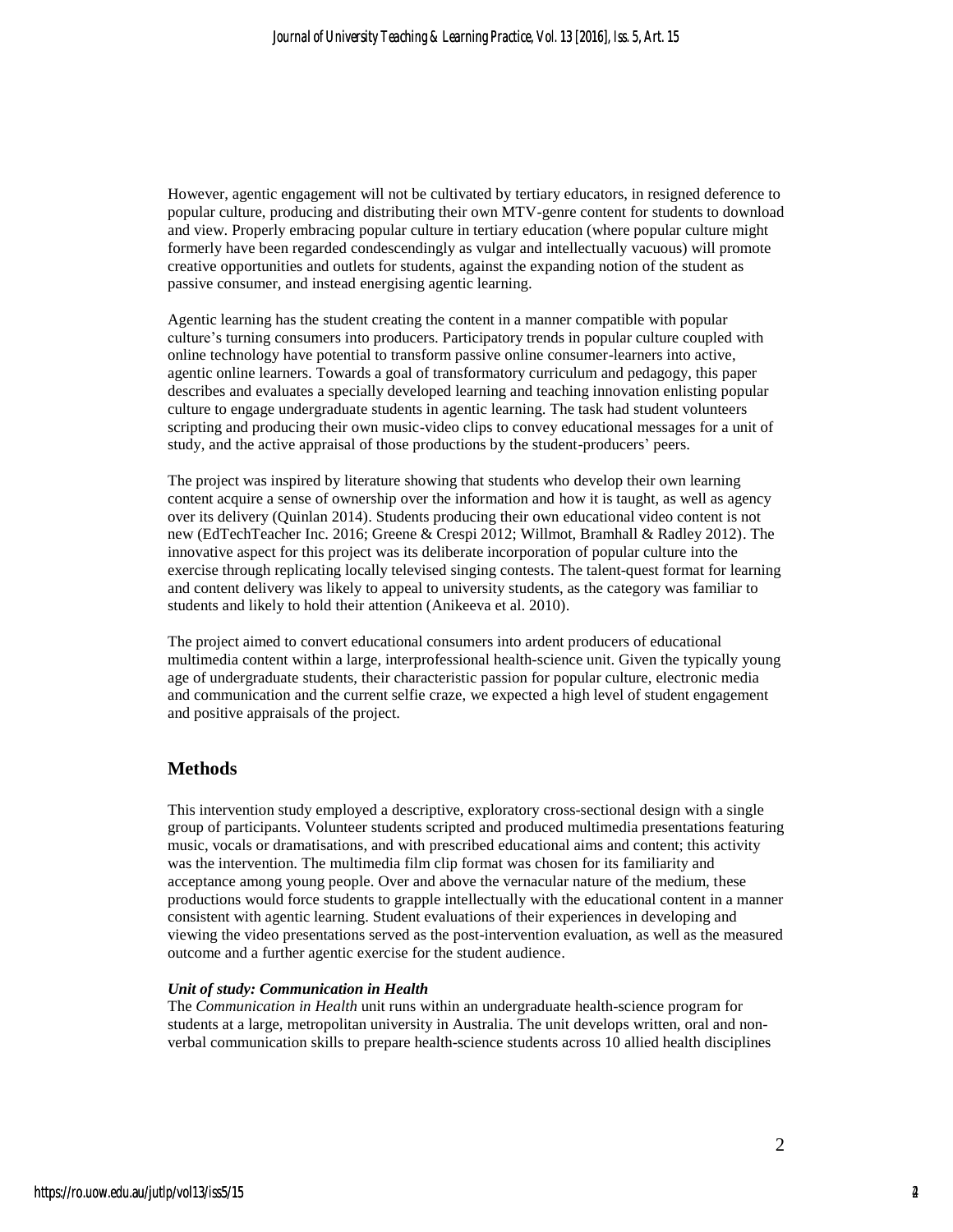for therapeutic or rehabilitation work with individual clients in clinical settings, educating community members about health and working with other health professionals in a multidisciplinary team. As a communication unit, the subject was wholly compatible with scripting and producing educational content. All students enrolled in the project were eligible to participate as content producers and as the audience who evaluated the video presentations and their experience of the project.

#### *Project description: Communication Idol*

The so-called *Communication Idol* project resembled well-known vocal-entertainment talent contests such as *Australian Idol* and *The Voice*. These broadcasts attract large viewing audiences on Australian commercial television. Students enrolled in the unit were invited to create an original music video or a parody with an educational theme for any one of five concepts taught in the unit: 1) verbal and non-verbal communication; 2) active listening; 3) the role of empathy in communication; 4) communicating with people from a variety of cultures; and 5) communicating in an interprofessional team. For each of the five concepts, as many as three groups of students, with a maximum of three students per group, could submit a video conforming to these guidelines: 1) describe the communication concept presented; 2) adhere to a maximum three minutes' duration; and 3) be entertaining.

All students enrolled in the unit were encouraged to rate the videos they had seen for their educational and entertainment value. Students further completed an online survey about their overall experiences with the project and its ability to promote active learning and engagement; in effect, the students evaluated the agentic properties of the task. This involvement benefitted agentic learning not only for the relative minority of students creating the content, but for all students through active participation similar to televised talent quests where winners are chosen by viewer polling, such as the *Eurovision Song Contest* (European Broadcasting Union, 2016). For a competitive element, and authentic to televised talent contests, winning videos in *Communication Idol* were chosen by the peer audience of other students in the unit and awarded cash prizes. The actual ballot resembled those used in *Australian Idol* and *The Voice*, in which viewers vote to retain their favourite performers in the race for the ultimate prize.

Student winners of the first prize, crowned *Communication Idols*, received AU\$750 cash. The second placed team received \$600 cash, third place received \$450 cash and fourth place received \$150 cash. Students who submitted a video but did not place in the top four received a \$100 department store voucher for their effort and enthusiasm.

Students who participated fully by watching all videos and completing the evaluation survey received an extra five marks out of 100 toward their grade in the unit. The additional marks were planned to encourage participation and interaction with the videos and their evaluation, especially among the more instrumentally minded students for whom marks are the major incentive to action. The token extrinsic reward was not so large as to enlist genuinely unwilling students, as evidenced by the partial response rate described in the Results section. The project was funded by the university's competitive *Catalysing Innovation in Learning and Teaching Grant.* Ethical approval, including for the prizes and extra marks, was obtained from the university's human research ethics committee.

#### *Recruitment of contestants*

A short promotional video resembling those on television promoting *Australian Idol* was developed to encourage students to produce their own videos. Author and unit coordinator TD acted as host of the newly coined and fictitious *Communication Idol* contest, explaining the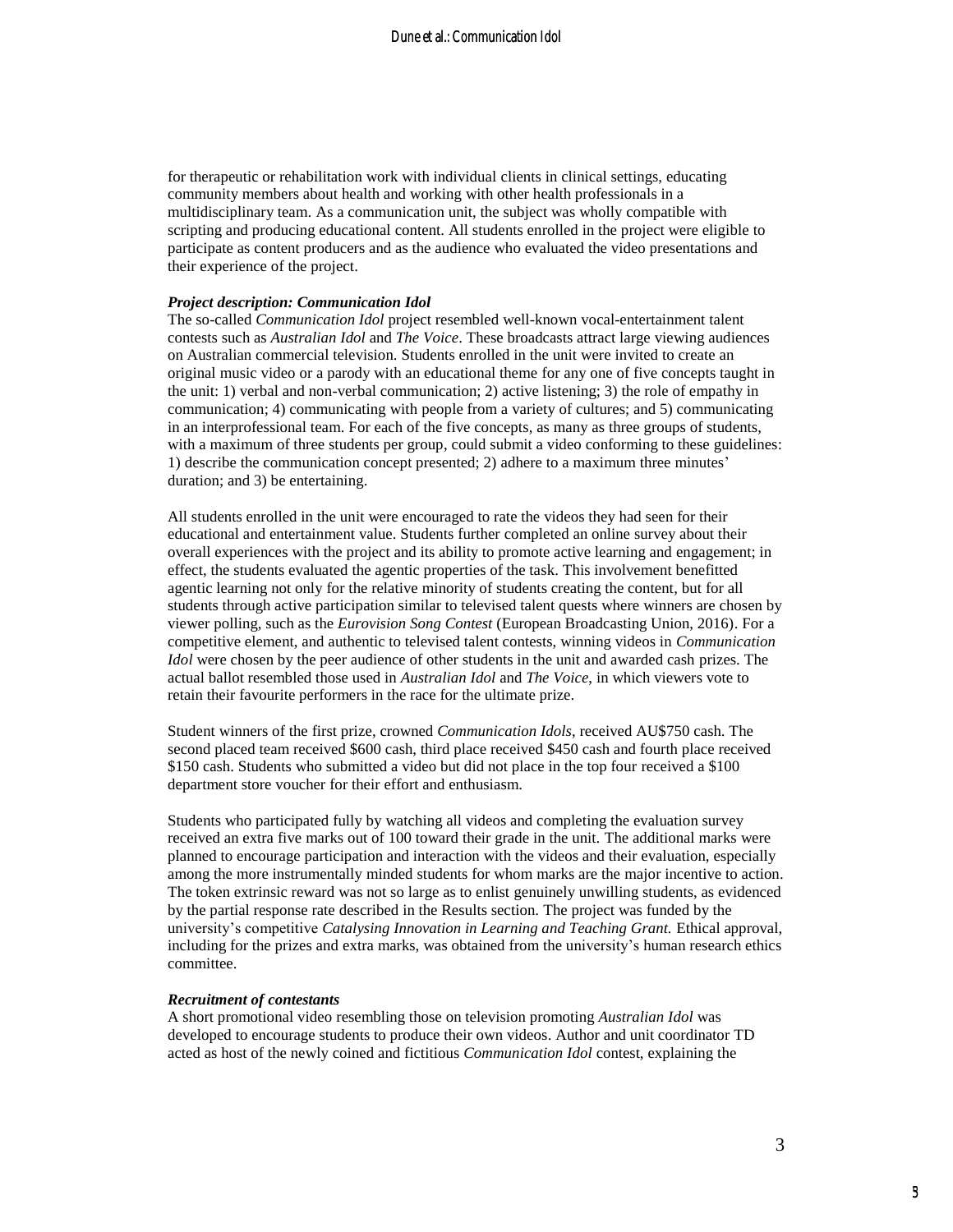contest, its rules, prizes and bonus marks and the need for volunteer contestants. To heighten the authenticity of the promotional video, chroma-key compositing replaced a green screen background with the *Australian Idol* stage. Further supporting the popular-culture aesthetic of the promotional video, author MK designed a *Communication Idol* logo based on the *Australian Idol* logo and sourced an open-access version of the *Australian Idol* music.

The promotional video was played at least twice to students enrolled in the unit between Weeks 2 and 6 of the 14-week teaching semester during tutorials and lectures as a "commercial break," and made available on the unit's online learning-management system (LMS). Students wishing to express interest in producing a video registered their team and nominated their preferred concept via an online form.

Fourteen students across seven teams registered as video-producer contestants (**Error! Reference source not found.**). Seven contestants were female and six male. All teams were interprofessional except for one group of three podiatry students. All individual students and teams who registered submitted a video. **Error! Reference source not found.** shows the students' programs of study. Percentages sum to more than 100 because some students were enrolled in more than one program. A wide variety of programs are evident, with clinically oriented allied health predominating.

| <b>Team composition</b> | <b>Specialisations</b>     | <b>Chosen concept for production</b>                 |
|-------------------------|----------------------------|------------------------------------------------------|
| 1 student               | <b>Traditional Chinese</b> | Communicating in an interprofessional team           |
|                         | Medicine                   |                                                      |
| 1 student               | Physiotherapy              | Verbal and non-verbal communication                  |
| 1 student               | Physiotherapy              | The role of empathy in communication                 |
| 2 students              | Podiatry                   | Active listening                                     |
|                         | <b>Health Science</b>      |                                                      |
| 2 students              | Paramedicine               | Communicating with people from a variety of cultures |
| 3 students              | Physiotherapy              | Active listening                                     |
|                         | Physiotherapy              |                                                      |
|                         | Podiatry                   |                                                      |
| 3 students              | Podiatry                   | The role of empathy in communication                 |
|                         | Podiatry                   |                                                      |
|                         | Podiatry                   |                                                      |

|  |  |  | Table 1. Teams and concepts for <i>Communication Idol</i> productions |  |
|--|--|--|-----------------------------------------------------------------------|--|
|--|--|--|-----------------------------------------------------------------------|--|

### *Recruitment of voters*

When the *Communication Idol* contestants had uploaded their completed videos to the unit's LMS site, students were advised via a mass email that they had one week to watch, evaluate and vote on the videos. Students were also advised of the steps required to secure the extra five marks on their final grade for the unit: 1) read the participant information sheet online, 2) watch and evaluate each video, 3) vote for their top three videos and 4) complete an online survey about the learning and teaching innovation.

### *Video delivery, evaluation and voting*

Contestants were allowed from the time of their registration until two weeks after the completion of their final exam at the conclusion of the semester to submit their video as a computer file to author RF and to upload it as a *YouTube* link. Within the unit's LMS a folder housed the submitted *Communication Idol* videos and the evaluation and voting resources. These materials were presented to students using Adobe Captivate, a rapid-response authoring tool for creating elearning content. Within Captivate, each video was displayed on a virtual iPad and prefaced by the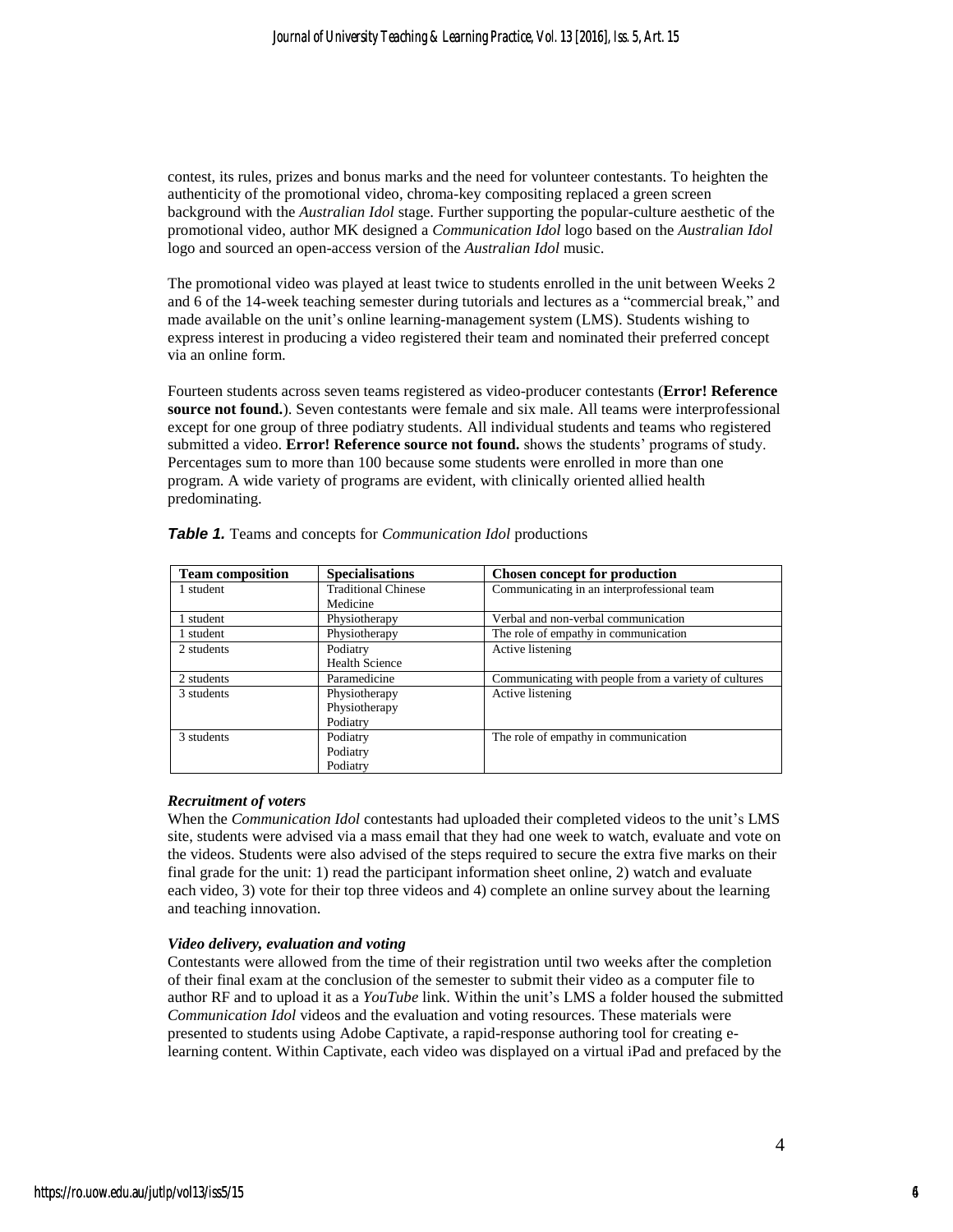*Communication Idol* logo and music. To ensure that students watched all of each video before proceeding to video evaluation or voting, the video controls were disabled until the video finished playing. Students clicked a *Continue* button at the end of the video to record their subjective evaluation of what they had just watched. Using a five-point Likert scale measuring agreement, students evaluated each video on three criteria: 1) In the video it was very clear which concept was going to be presented and the information presented was accurate; 2) I felt that the level of creativity and innovation within the video was quite high; and 3) The video's production quality was very good and engaged its audience well.

When students had completed the evaluation for one video, they clicked a *Submit* button that brought up a code word and a text box where they could insert the code word before clicking *Submit* again and moving on to the next video. This necessary process enabled the researchers to track each student's engagement with each video. After having watched and evaluated all the videos, students were then asked to pick their top three favourites. Evaluations were recorded on Google Forms.

#### *The Communication Idols: winning teams and videos*

The votes received via Google Forms allowed for the calculation of first, second and third place. A narrow voting margin led to the unplanned fourth-place award for the team scoring below third. The first-place winner consisted of one female, a musically talented physiotherapy student who produced a high-quality parody of Adele's *Hello* for verbal and non-verbal communication. The second-placed team comprised three students (two female and one male; two physiotherapy and one podiatry) with their humorous parody of Taylor Swift's *Black Space* (which the team entitled *Blank Face)* for active listening. The third-placed team included one female paramedicine student and one male health-science student who recruited a cast of their peers to re-enact *Summer Lovin'* (from the 1978 romantic comedy musical film *Grease*) for communicating with people from a variety of cultures. In fourth place was a female physiotherapy student who created a comedy skit, titled the *Apathy Project*, about how health-care providers can manage empathy when interacting with clients or patients. Winning contributions, indeed all submitted videos, could reasonably be described as inventive, witty and remarkably well produced. The Appendix contains the video links.

#### *Online survey for evaluating the project*

Evaluation for the project as a whole (as opposed to voting for the competing videos) used predominantly quantitative methodology, with considerable allowance for qualitative data collection and thematic analysis.

Using closed- and open-ended questions, an online survey separate from the video-contest poll collected data about students' perceptions of the *Communication Idol* contest as an engaging learning tool, and of how the videos compared with other learning resources in the unit. This survey was administered via *SurveyMonkey* and included basic demographic and other questions, including: why students decided to become contestants or not; whether the videos were a fun and engaging way to learn and review key concepts within the unit; whether students valued the popular-culture premise of the contest; the benefits, if any, of student-developed teaching resources on learning and student engagement; the role of voting for winners as a means to control teaching content; the contest as a means to increase student satisfaction with the learning experience of the unit; and the transferability of this teaching innovation to other units. A set of 12 items consisting of statements referring to the above topics was devised. Students responded to these statements using five-point, single-response agreement-rating scales from left to right: *Strongly agree*, *Agree*, *Neutral*, *Disagree*, *Strongly disagree*. Invisibly to the student, the system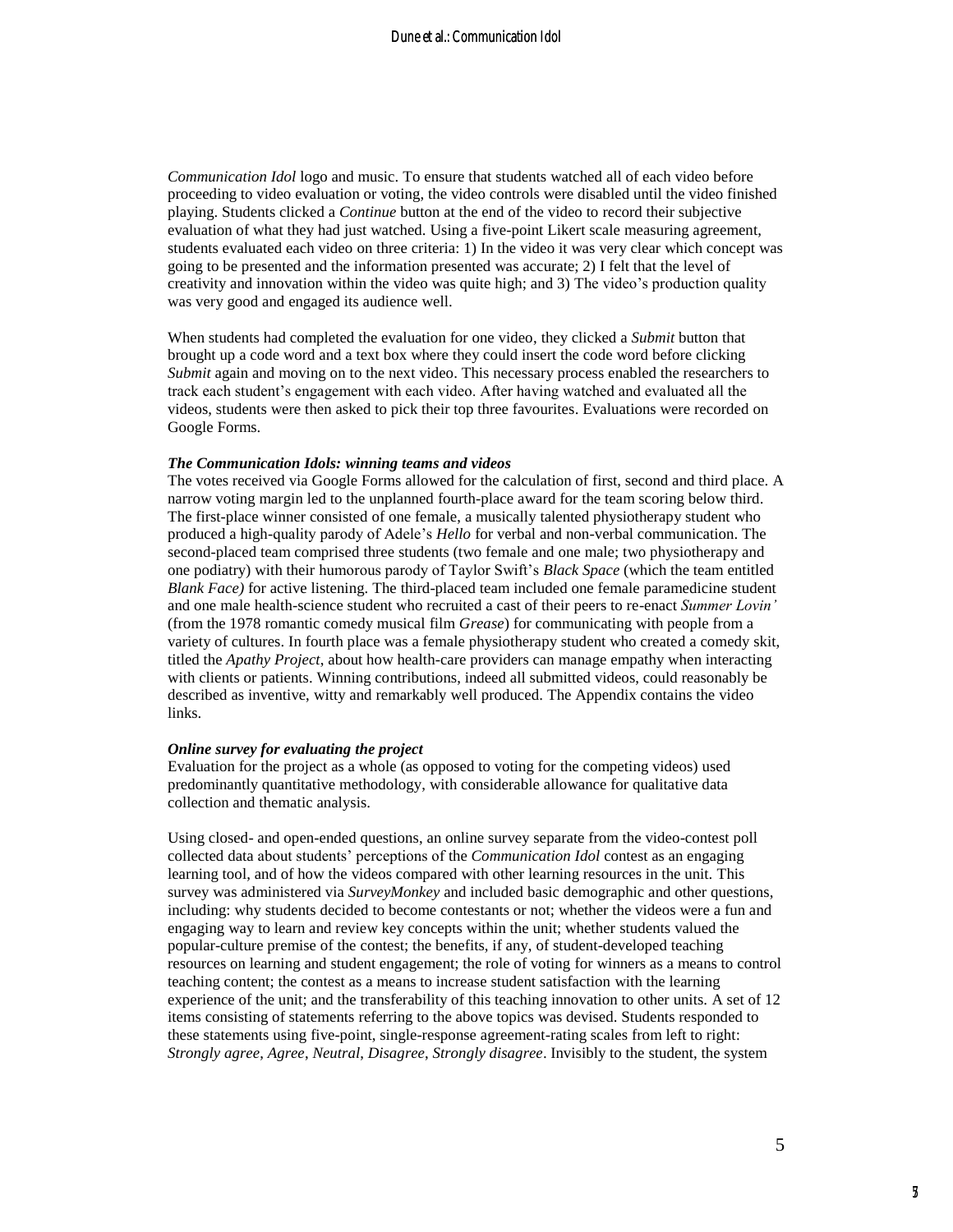scored responses to these items from 5 to 1, with higher scores representing more agreement. A final item sought open-ended comments about the *Communication Idol* contest itself and, the associated videos, activity and learning processes; the responses to this item fed into qualitative analysis.

#### *Data analysis*

Sample characteristics were summarised descriptively. Numbers of students producing or not producing videos, and reasons for their decision to produce or not produce a video are presented in this section. The experience of producing a video was evaluated using closed responses from students who did produce a video. Students' experience of teaching and learning from the video component of the unit, whether or not the student produced a video, is presented using continuous variable summary statistics (means, medians etc.) along with percentages of agreement for the 12 questionnaire statements about *Communicate Idol*.

Student ratings of their experience overall were compared for those who produced a video and those who did not, using a Mann-Whitney test effectively comparing medians; this non-parametric test was employed because of a large disparity in group sizes. The internal consistency of the 12 learning and teaching items was examined using reliability analysis (Cronbach's alpha) and principal axis factor analysis exploring the homogeneity of items and identifying any items with ratings unrelated to those from other items.

Responses to open-ended questions were typed and analysed thematically in accordance with Flick (2014). Emergent and substantive categories within participants' statements were identified in relation to the study's objectives. Analysis focused on topical responses and coding particularly for word repetition, direct and emotional statements, as well as discourse markers including intensifiers, connectives and evaluative clauses. Coding was done independently by authors RF and TD, who then discussed their coding before reaching a consensus on the final themes.

#### **Results**

#### *Sample characteristics*

Surveys were returned by 299 out of 569 students, a response rate of 54.5%. The mean age of student participants was 22 years, whilst 19 years ( $n = 85$  students aged 19 years, 28% of the sample) was both the most common and the median age. Eighty percent of students returning surveys were aged under 24 years, with 7% aged over 30. Sixty-three percent identified as *woman*, with the remaining 37% identifying as *man*. Ninety-three percent were in their first year of study, with the others fairly evenly distributed across the second, third and fourth years. Thus the sample was predominantly young and in their early years of undergraduate study, with the majority female.

Eleven (79%) of the 13 students submitting a video were aged 21 years or under, and eight (57%) were female, which, in percentage terms, roughly corresponded to the age and gender profile of the sample (72% aged 21 or under; 63% female,  $N = 299$ ).

**Error! Reference source not found.** shows the programs of study for all respondents and the subset of students producing videos, with multiple responses allowed. A wide variety of programs was evident, with physiotherapy and podiatry students featuring strongly among students producing videos.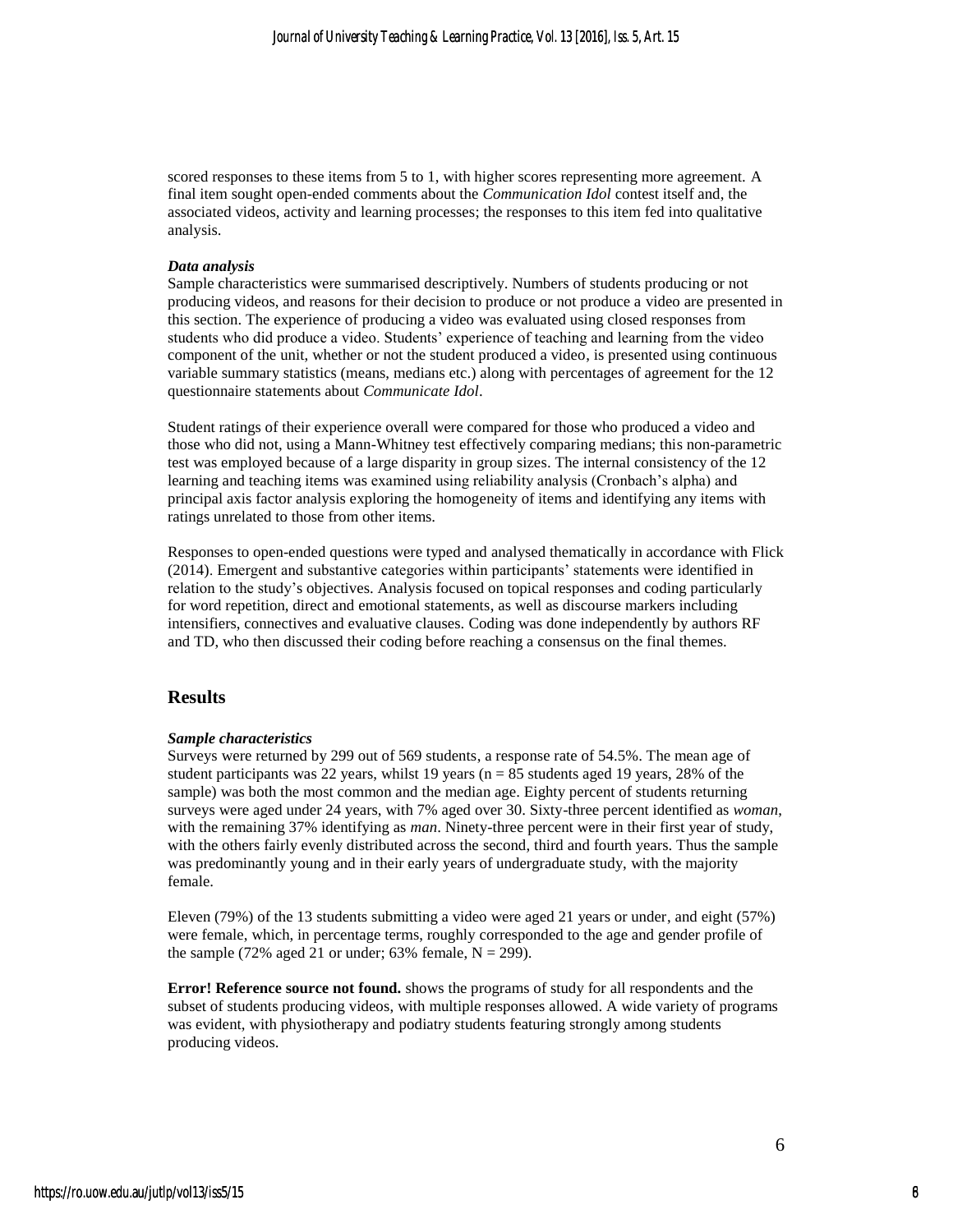#### **Table 2.** Programs of study

|                                     | All respondents | Students producing videos |
|-------------------------------------|-----------------|---------------------------|
|                                     | $N = 299$       | $N = 14$                  |
| Program                             |                 |                           |
| Occupational therapy                | 21%             | 7%                        |
| Paramedicine                        | 17%             | 7%                        |
| Physiotherapy                       | 17%             | 29%                       |
| Podiatry                            | 15%             | 36%                       |
| Therapeutic recreation              | 10%             | 7%                        |
| Health promotion                    | 9%              | 14%                       |
| Health and physical education       | 8%              | 0%                        |
| Health-services management          | 6%              | 0%                        |
| Health science                      | 5%              | 7%                        |
| Sport and exercise                  | 2%              | 0%                        |
| <b>Traditional Chinese medicine</b> | 2%              | 7%                        |
| Other                               | 3%              | 0%                        |

#### *Reasons for producing or not producing a video*

Of those submitting a video, 64% were externally motivated by wanting to win a prize, 79% liked the idea of students developing content, 50% considered the unit and its content relevant to health, 50% liked projects with an intellectual component, 29% were encouraged by peers and 14% gave other responses, with multiple responses allowed. Multiple reasons were also allowed for the 284 students not producing a video: 81% did not have time, 16% did not feel confident, 12% stated that "no one wanted to do it with me", 7% did not want a shopping voucher, 4% considered working with other students as too difficult and 8% gave other reasons.

#### *Evaluating the process of video production*

When asked to evaluate the *Communication Idol* development process by selecting multipleresponse items from a list, the 13 students who produced a video agreed that the process "was fun" (86%), they were "able to learn a lot" (64%) and the process was "more work than anticipated" (29%), whilst 14% selected "other" reasons. The support provided by the staff unit coordinator and research assistant during the development process was rated as "very good" (57%), "good" (36%) and "neutral" (7%), with no lower ratings.

#### *Evaluating the learning and teaching experience*

**Error! Reference source not found.** shows descriptive statistics for the 12 learning and teaching experience items. For any item the maximum score was 5 (*Strongly agree*) and the minimum 1 (*Strongly disagree*). Average ratings tended towards agreement with each item; yet there was noteworthy variation in the percentage of students agreeing or strongly agreeing with each item. The strongest agreement occurred for participating in the questionnaire and voting so as to receive extra marks. Rating-scale items suggested generally that the exercise of video production and learning from this effort was viewed favourably by the sample as a whole.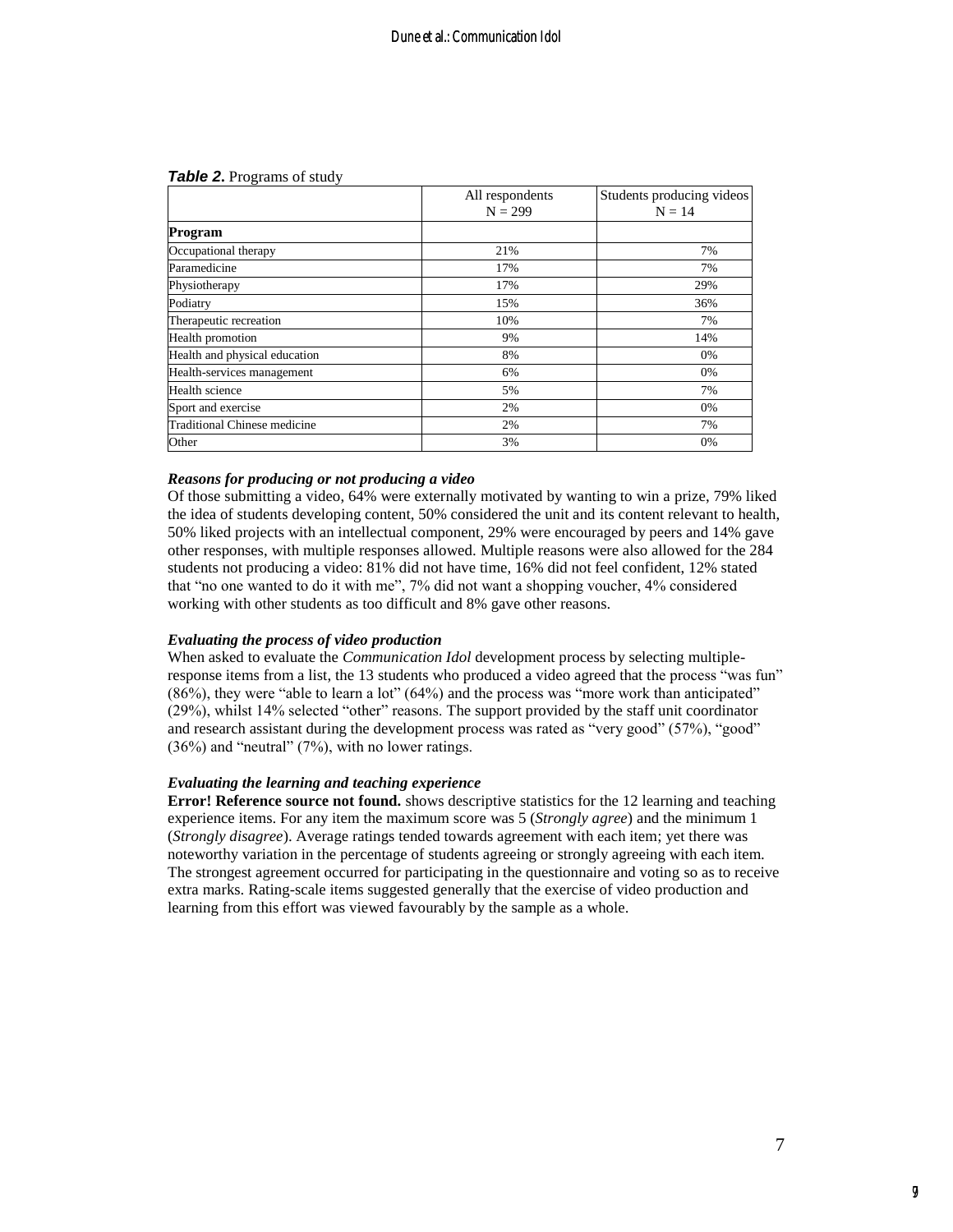#### *Table 3.* Rating-scale responses

|                                                                                                                                                                 |      |      |                |                | % Agree                           |         |
|-----------------------------------------------------------------------------------------------------------------------------------------------------------------|------|------|----------------|----------------|-----------------------------------|---------|
| Learning and teaching items                                                                                                                                     | M    | SD   | Mdn            | Mode           | or<br>% Mode<br>Strongly<br>Agree | Valid N |
| The videos were a fun and engaging way to<br>learn or review key concepts within the unit.                                                                      | 4.05 | 0.79 | $\overline{4}$ | 4              | $\mathfrak{R}$                    | 295     |
| I enjoyed engaging in the videos because the<br>concept and contest were based on popular<br>media (i.e., Australian Idol).                                     | 3.58 | 1.00 | $\overline{4}$ | 4              | 4 <sup>p</sup>                    | 296     |
| Having other students produce the learning<br>content supported the content delivered by the<br>$lecturer(s)$ and tutor(s).                                     | 3.98 | 0.84 | $\overline{4}$ | $\overline{4}$ | $\mathcal{R}$                     | 294     |
| The videos helped me to learn more than other<br>learning activities within the unit.                                                                           | 3.44 | 1.03 | 3              | 3              | $\mathcal{D}$                     | 295     |
| The fact that the students were from various<br>disciplines allowed me to see how the concepts<br>were relevant to many health disciplines<br>including my own. | 3.68 | 0.96 | $\overline{4}$ | 4              | 4%                                | 293     |
| The Communication Idol contest was a good<br>way to engage students to teach one another.                                                                       | 4.07 | 0.84 | $\overline{4}$ | 4              | $\mathfrak{B}$                    | 292     |
| Voting for the videos that I liked made me feel I<br>had control over the content available to future<br>students.                                              | 3.71 | 0.96 | $\overline{4}$ | $\overline{4}$ | 4%                                | 292     |
| When students have control over the content<br>delivered in a unit it is more meaningful to<br>them.                                                            | 4.10 | 0.78 | $\overline{4}$ | 4              | 4%                                | 293     |
| This type of teaching and learning innovation<br>should be used in other units.                                                                                 | 3.78 | 0.99 | 4              | 4              | 4%                                | 291     |
| Doing this activity made me enjoy the unit more<br>than if I hadn't done it.                                                                                    | 3.53 | 1.03 | 4              | 3              | 31%                               | 296     |
| I participated in voting and this questionnaire to<br>get extra marks in this unit.                                                                             | 4.27 | 0.80 | 4              | 5              | 4%                                | 293     |
| I participated in watching the videos and voting<br>on them to review, consolidate and test my<br>knowledge in this unit.                                       | 3.68 | 1.08 | 4              | 4              | $\mathcal{R}$                     | 295     |

A Mann-Whitney test found the students who produced video content scored significantly higher on ratings averaged across valid responses for all 12 statements compared with students who did not produce a video (*p* = .0077). Students producing videos averaged 4.28 (*SD* = 0.51, *Mdn* = 4.25,  $n = 14$ ), which is well into the agreement zone of the rating scale. Students who did not produce a video averaged 3.80 ( $SD = 0.65$ ,  $Mdn = 3.88$ , n = 282), just below agreement on the rating scale.

From the statement wordings in **Error! Reference source not found.**, the only item not describing learning and teaching positively is the second-last, referring to participating and voting to get extra marks. The exceptional meaning of this item was also demonstrated empirically, via reliability and factor analysis. Reliability analysis for the rating-scale items gave a Cronbach's alpha of 0.90 indicating high internal consistency. The average inter-item correlation was a moderate .44, suggesting that the items were related, but not excessively redundant. Correlations between each item and the scale total averaged a high .62, whereas the item about voting and filling in the questionnaire for marks correlated only a low .12 with the total score for the scale. This same item was the only statement contributing negatively to Cronbach's alpha, so that removing the item increased alpha for the remaining items to 0.91. Along similar lines, principalaxis factor analysis yielded a single factor accounting for 46% of the shared variance. This factor is plausibly interpreted as a general measure of satisfaction with the teaching, learning and process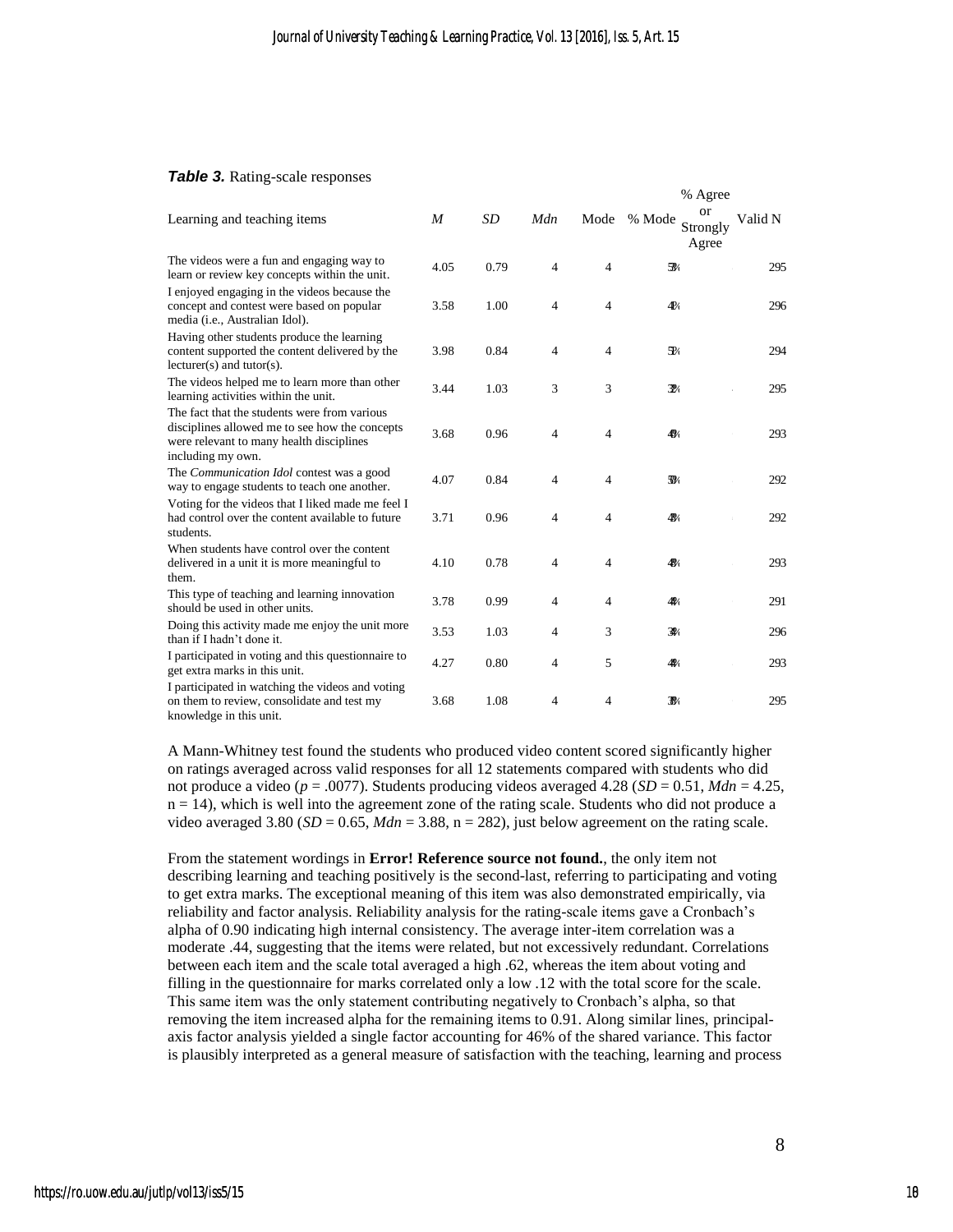aspects of the initiative. Factor loadings onto this satisfaction factor averaged a high .66 for all 12 items, but only .13 for voting and completing the questionnaire for marks, much lower than for the other 11 items. These analyses show that all but one of rating-scale items constituted a homogenous set that was conceptually and empirically coherent in the ratings of agreement. The single odd item did not appraise educational aspects and process; instead, it addressed external motivation for participating in the evaluation, which the responses reflect.

#### *Qualitative findings*

Emergent themes were related to *Communication Idol*'s catalysing and engaging students in learning; the developmental value of producing a video; staff support for students making a video; and how the learning activity could have been improved.

Respondents valued *Communication Idol* as a means to catalyse learning and improve understanding of and engagement with unit content. The videos were described as "understandable and engaging" (Female, 21 years, physiotherapy) and offering "valuable insight" (Male, 18 years, sports and exercise science).

Students could reflect on their learning and identify key characteristics of communicating health concepts:

*I was able to learn a lot about the importance of empathy within communication in health care setting and the distinct differences between empathy and sympathy.* (Male, 21 years, sports and exercise science)

Learning through watching or making a video was an "innovative" (male, 17 years, occupational therapy) way to consolidate learning. The videos enabled students to feel more competent about communicating health concepts. One paramedicine student wrote:

*All of the video[s were] wonderful, they helped me learn more and made me remember more clearly about what is communication.* (Female, 18 years)

A physiotherapy student noted that the learning activity showed how interprofessional teams can function, and the value of this demonstration before entering the workforce.

*It was great to see all disciplinary teams working together and was an awesome way to get some extra practice on communication styles before entering the real world.* (Female, 26 years)

Learning through audio-visual engagement was also perceived to be a "fun" (male, 19 years, podiatric medicine) and enjoyable way to engage with the content. Two physiotherapy students wrote:

*It may have helped people understand the content better. I learnt so much but in a fun way.* (Female, 26 years)

*This way especially with meaningful movies and songs incorporated into learning is extremely effective.* (Male, 19 years)

Students who made videos indicated that doing so encouraged a deeper understanding of the communication of health concepts and their relevance in real life: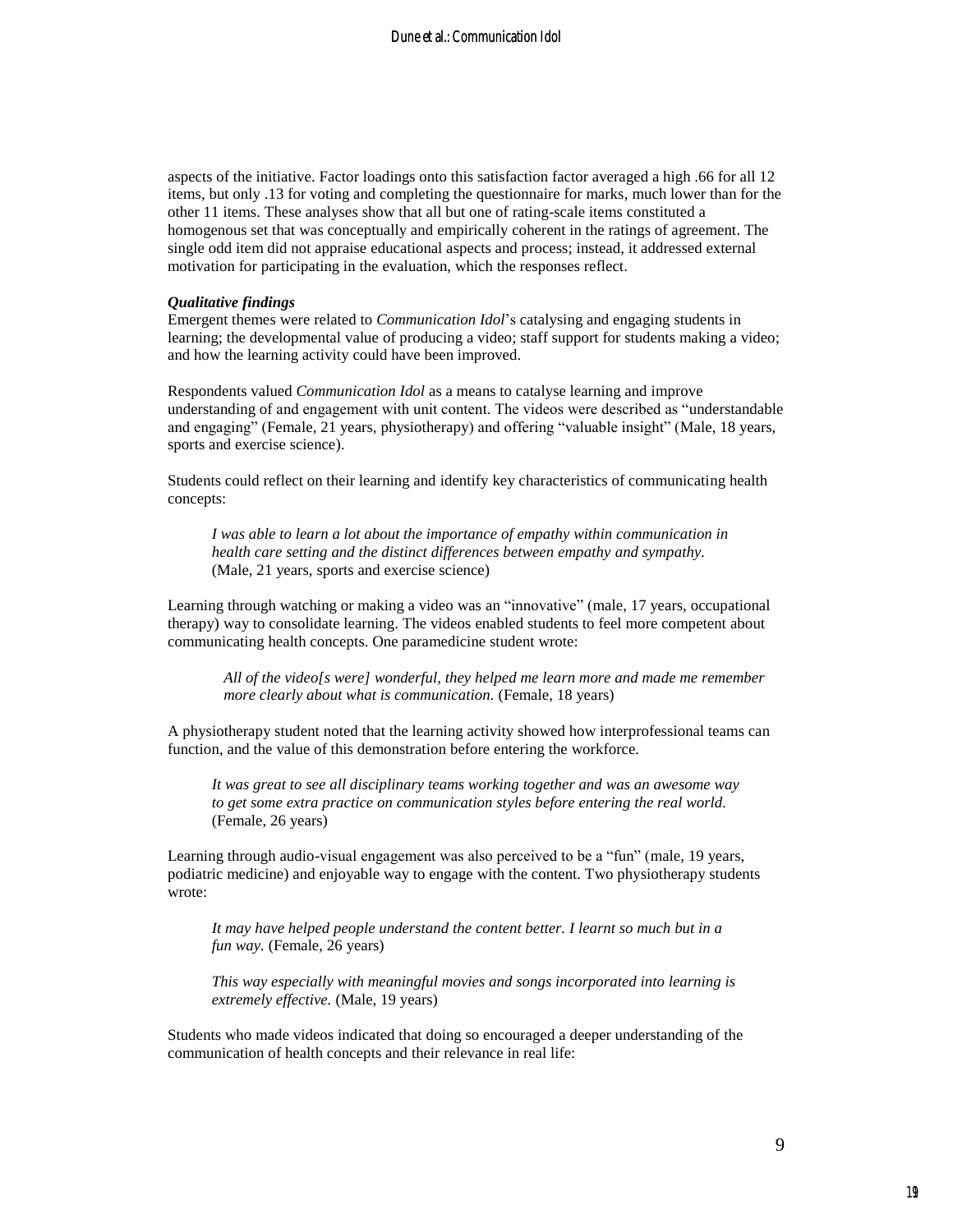*Compiling this video encouraged me to develop a new level of understanding of different concepts.* (Male, 22 years, occupational therapy)

*By developing the video, I felt as if the engagement with the learning material led to a deeper understanding of the theory and how the application looked like in real life.* (Male, 21 years, physiotherapy)

Students who made a video felt that doing so increased opportunities for "collaboration" (Female, 20 years, physiotherapy):

*It is a great bonding process for the teams and the whole unit. It provides more opportunities to study together later because of the rapport it creates. Great idea.* (Female, 28 years, traditional Chinese medicine)

For student contestants, developing a video encouraged the "refinement" of their skills (Male, 28 years, podiatric medicine) and provided an opportunity for creativity. An occupational therapy student stated, "We got to use our unique thoughts and ideas to show our peers the benefits of effective communication" (Male, 32 years).

A therapeutic recreation student who developed a video indicated that doing so helped her develop confidence in many life areas: "I received a lot of confidence in communication in day to day life and it will help in my future profession" (Female, 26 years). This self-assurance did not go unnoticed by the students who watched and voted on the videos: "I admire the courage and effort that went into creating and presenting them" (Female, 17 years, therapeutic recreation).

To ensure equity across teams in the technical aspects of video production, the first and second authors offered support to the student contestants. Consistent with the quantitative results, qualitative data indicated satisfaction with the quality and availability of support:

*RF and TD made sure to offer lots of support with the whole development process from the beginning to end and were always willing to take on suggestions and requests*. (Male, 22 years, therapeutic recreation)

*They were very helpful by offering assistance in regards to video production and lyric proofreading.* (Female, 22 years, occupational therapy)

One paramedicine student indicated that more resources could have been provided to improve the student experience: "I think it would be beneficial for this initiative if students were given access to better resources (camera, setting, microphones) to enhance the experience" (Female, 27 years).

Students' suggestions for improvement related to voting time: "Needs to have a longer voting period. Expecting people to vote within 48 hours when not all of us check our student emails after exams is a bit unrealistic" (Male, 22 years, therapeutic recreation).

Whilst most students were highly satisfied with the learning activity, some indicated that releasing the videos before the exam would have been more beneficial:

*I would suggest this kind of thing be used in other units to engage students in ways not traditionally used, but it should occur before the exam period so a student can* 

10

10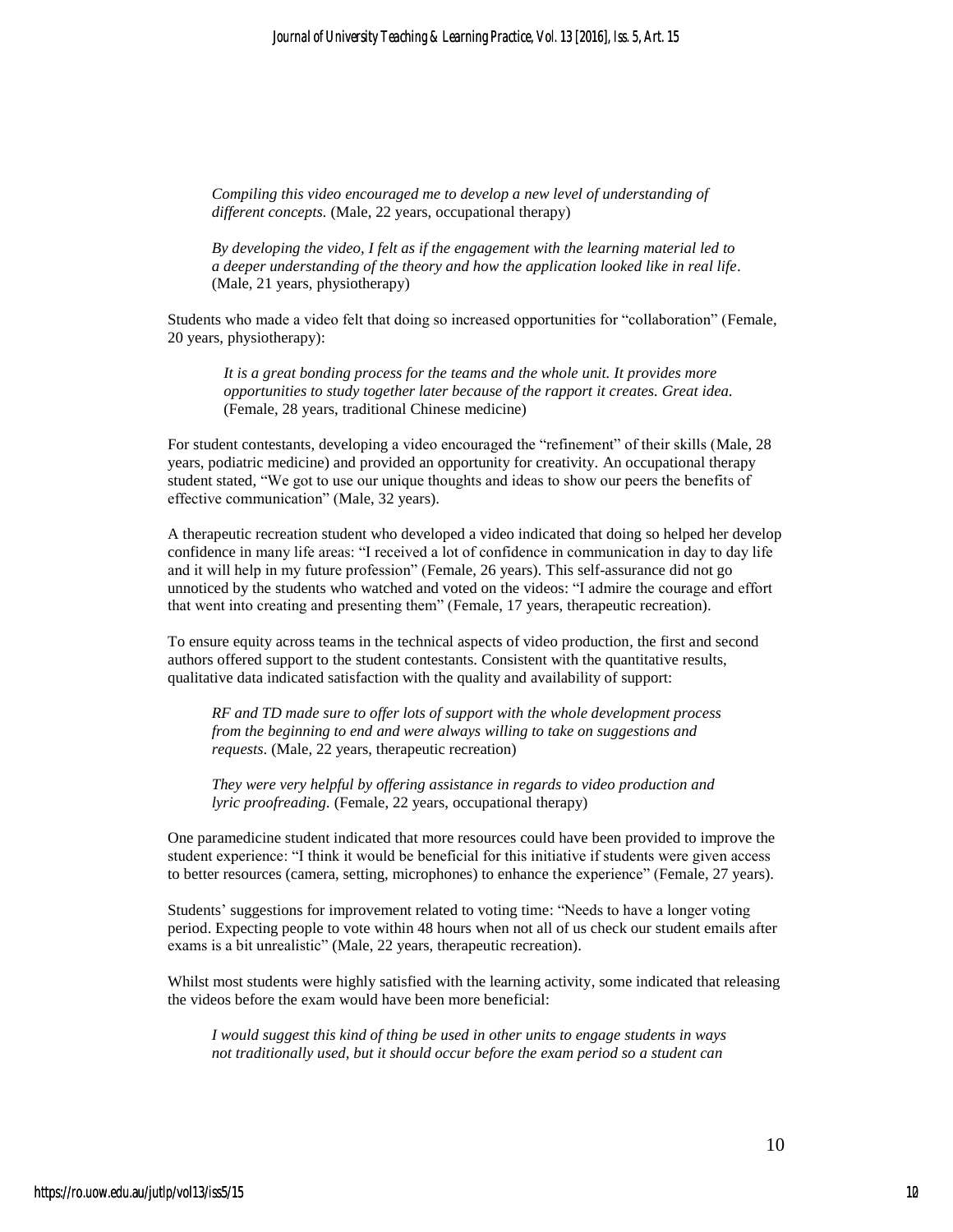*use the videos as study tools where relevant. Overall I think it's a great initiative.* (Male, 27 years, physiotherapy)

Other suggestions for improvement included the visual and audio quality of the videos:

*Students should try submitting videos without the sound being muffled so it could be more clear and understandable.* (Female, 18 years, occupational therapy)

*In the future, if possible the sound quality needs to be improved so that all voters can understand/ hear the stories.* (Female, 23 years, podiatric medicine)

Comments about other technical aspects included how the videos were presented on the unit LMS site, which may have caused confusion: "The final voting was a bit confusing, as I forgot which video was which. Having better titles to distinguish between then would be a good idea" (Male, 17 years, traditional Chinese medicine).

## **Discussion**

This study implemented and evaluated a specially developed learning and teaching innovation, *Communication Idol*, capitalising on popular culture to engage an interprofessional cohort of undergraduate allied health science students in active learning. Despite external incentives and perceived intrinsic motivators, only a small minority of students elected to produce a video, whilst just over one-half chose to participate in the formal evaluation. The partial level of engagement may reflect practical barriers such as the perceived difficulty of the task, limited time and lack of student acquaintances with whom to form a team. From the students' perspective these barriers would be genuine. They must be acknowledged and, to the extent possible, overcome with support from educators seeking to involve students in creative activity beyond attending classes and completing ordinary assignments.

The remaining students, almost one-half of the unit's enrolment, confined themselves to evaluation or non-participation, despite a small, external incentive of several marks towards their grade. Beyond the practical barriers to full participation in the form of producing a video, the dominant preference for consuming educational content produced by their peers aligns with a contemporary perceived role as customers within a consumerised university system (Barnett 2011; Furedi 2010). This preference may represent a perceived right among university students to consume information but without responsibility for active engagement in learning (Williams 2011). If so, then the *Communication Idol* project was only partly successful in transforming students from passive consumers to agentic learners through active production and evaluation. Agentic learning is essentially more demanding of the student than passive consumption; the production of a video clip worth showing is no small challenge, which may explain why so many students opted for the minor role of evaluation. Evaluation required a time commitment in return for only five marks, which may explain why so many students opted out altogether.

The students who produced a video generally appraised the process favourably, and more favourably than those who did not, even when some students perceived the task as more demanding than expected. As noted by Armstrong, Tucker and Massad (2009), students who engaged in the development of podcasts to present on business communication fundamentals found the experience to be enriching and irreplaceable. In the current study even vicarious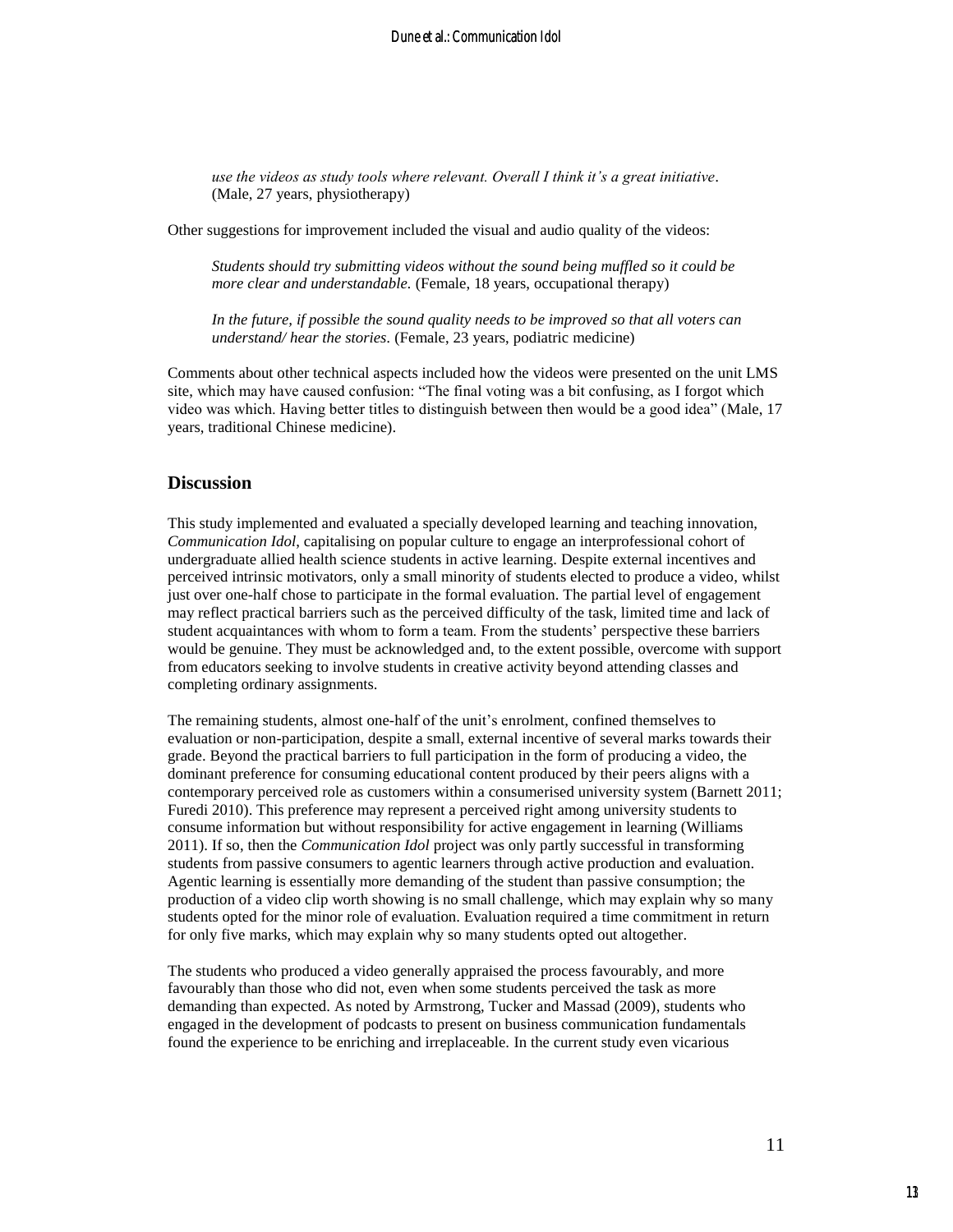involvement – viewing other students' productions – was nevertheless appraised as enjoyable and beneficial among students who participated. More-active involvement, though effortful, was perceived as even more rewarding.

A major difference between *Communication Idol* and Armstrong et al.'s study was how the development of podcasts constituted part of the curriculum, was learning objective-driven and contributed to students' formal assessment, whereas *Communication Idol* served as an optional adjunct to a complete unit. Assuming that practical barriers could be overcome, integrating learning experiences such as *Communication Idol* into compulsory learning tasks and formal assessments would garner more active engagement simply by requirement. Students who made videos for *Communication Idol* found more value in making them compared to the students who only watched them. Students who feel content as spectators without attempting a more active role may need external prompting, so that retrospectively they discover the rewards of active, rather than passive, learning. However, coerced engagement under a regime of prescribed assessment criteria could militate against intrinsic enthusiasm, creativity and initiative, which is a matter for consideration. Realistically, not all health-science students will have the time, skills and confidence to produce audio-visual content to a standard the students would feel willing to share, which militates against a project such as *Communication Idol* becoming compulsory in a healthscience unit.

As the survey listed different reasons for producing a video compared with not producing a video, the responses from video producers to these items are not strictly comparable to those from nonproducers. The extrinsic reward of the shopping voucher was reportedly a key motivator to produce a video, whilst students not producing a video mostly attributed their non-production to the aforementioned practical and social barriers rather than to not wanting the shopping voucher. For the students who produced a video, the monetary prize was a strong motivator, but not their only reason. For most students not producing a video, the external reward of a shopping voucher could not overcome perceived hindrances within task and process, lack of confidence and the toooften solitary nature of undergraduate study. The message for educators is that students are easily discouraged from developing creative content by the daunting prospect of production under time and resource constraints, and of assembling a viable team. As indicated by Olson, Bidewell, Dune and Lessey (2016) either the perception or the reality of social isolation must be addressed to encourage university students into creative teamwork with their student colleagues.

With the exception of one of the 12 items, the rating-scale evaluation tool appears to measure satisfaction with the concept and process of students producing audio-visual learning materials for their peers. This scale could be used in future evaluations of similar projects, with the possible omission of the external-motivation item when combining scores across items.

## **Limitations**

The study's limitations hold lessons for educators researching ways to enhance engagement using student-authored learning content. To ensure that students who watched the videos, voted and completed the survey received the extra marks owed to them, the survey asked for their student number. Recording of student numbers may have imposed demand characteristics through lack of anonymity, which may have deterred students from participating, or encouraged responses biased towards perceived desirability.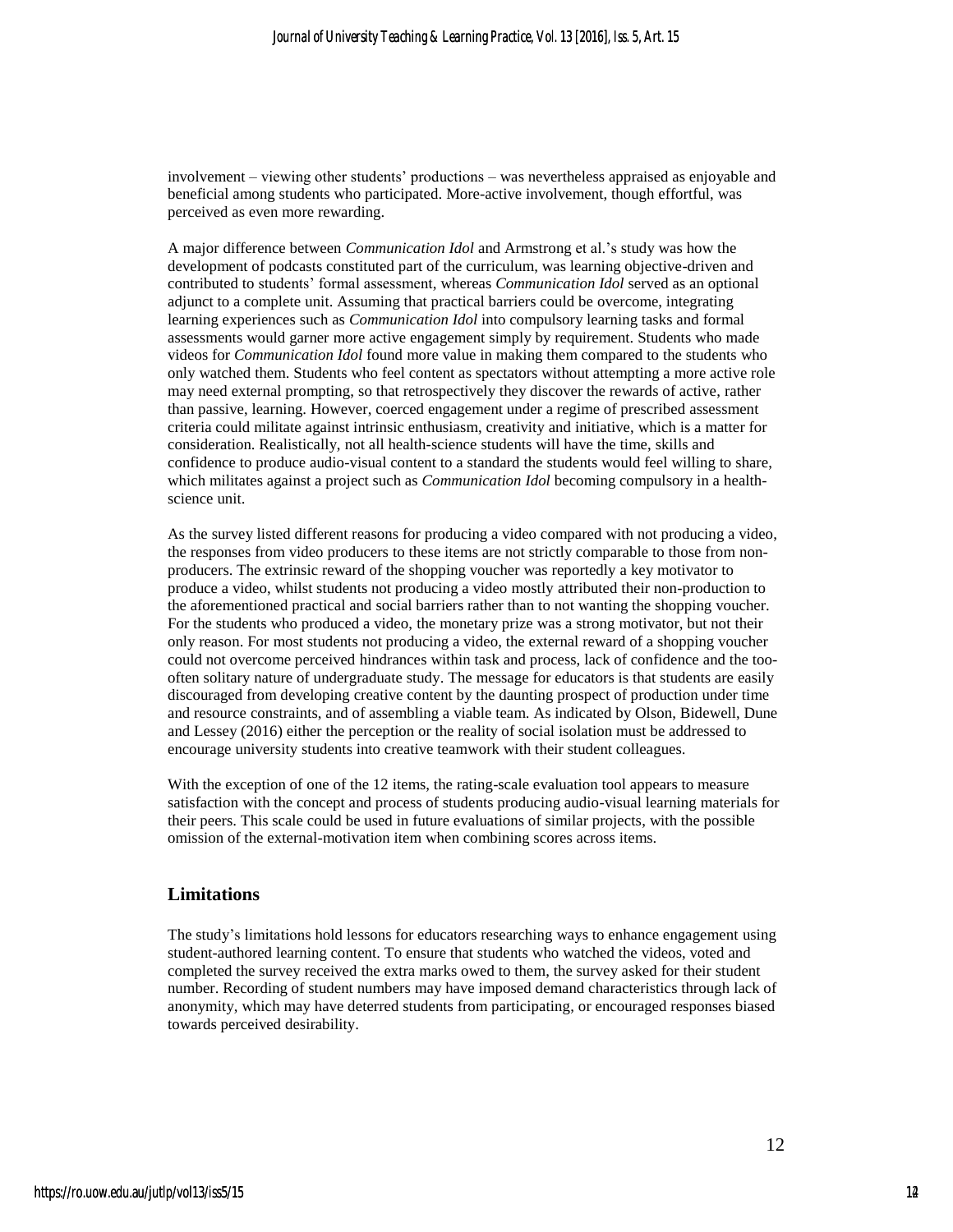The survey mostly examined satisfaction with the video-development process and the videos themselves rather than any benefits for achieving prescribed learning outcomes for the unit. This restriction in scope raises the importance of promoting to students the necessary connection between learning activities and learning objectives. Highlighting that active engagement in learning activities will improve their learning outcomes and grade can only reinforce the relevance of learning activities expected from students.

The video productions were especially appropriate for the content of the unit (communication skills in a health context). Doubtless there are limits to the concepts and skills that can be taught this way, with no implication that multimedia productions by students should altogether replace more traditional content delivery or turn education into vaudeville, which the current project categorically did not. Underscoring every video production was a sense of mature responsibility, and fidelity towards the educational objective.

All educational methods must be selected judiciously and applied with intellectual discipline, which happened with *Communication Idol*. Although similar techniques have been used in varied contexts from business (Armstrong et al. 2009) to research methods (Anderson 2013), astronomy and physics (Sanders, Faesi & Goodman 2014), this paper does not suggest competitive production of instructional materials in popular format as a universal approach; rather, it can be a potent strategy for inspiring students to active learning where the medium complements the content.

The non-experimental design of the project, without comparative conditions, proved suitable for the planned purpose of retrospective appraisal of students' experiences. Evaluating similar innovations' effects on specific learning outcomes would require a controlled trial comparing assessment results ideally for three groups: students producing and viewing content, students only viewing content and a control condition where no student-authored content is produced or viewed.

## **Conclusion**

Results demonstrate that the student audience perceived the learning and teaching aspects of the instructional music videos created by students through the *Communication Idol* project as enjoyable and educationally worthwhile. This finding is important and encouraging for educators considering this type of initiative, as the project was designed essentially for its educational value. Key learnings include the importance of linking such activities to learning objectives and integrating active learning into assessment structures. Overall, this research indicates that incorporating popular culture in learning tasks, ceding a degree of participation to students and bringing their wider experience to the classroom can catalyse students to become active, agentic learners, mobilising them beyond expectant consumption of the academic experience.

### **Disclosure Statement**

The authors declare that there is no conflict of interest to report.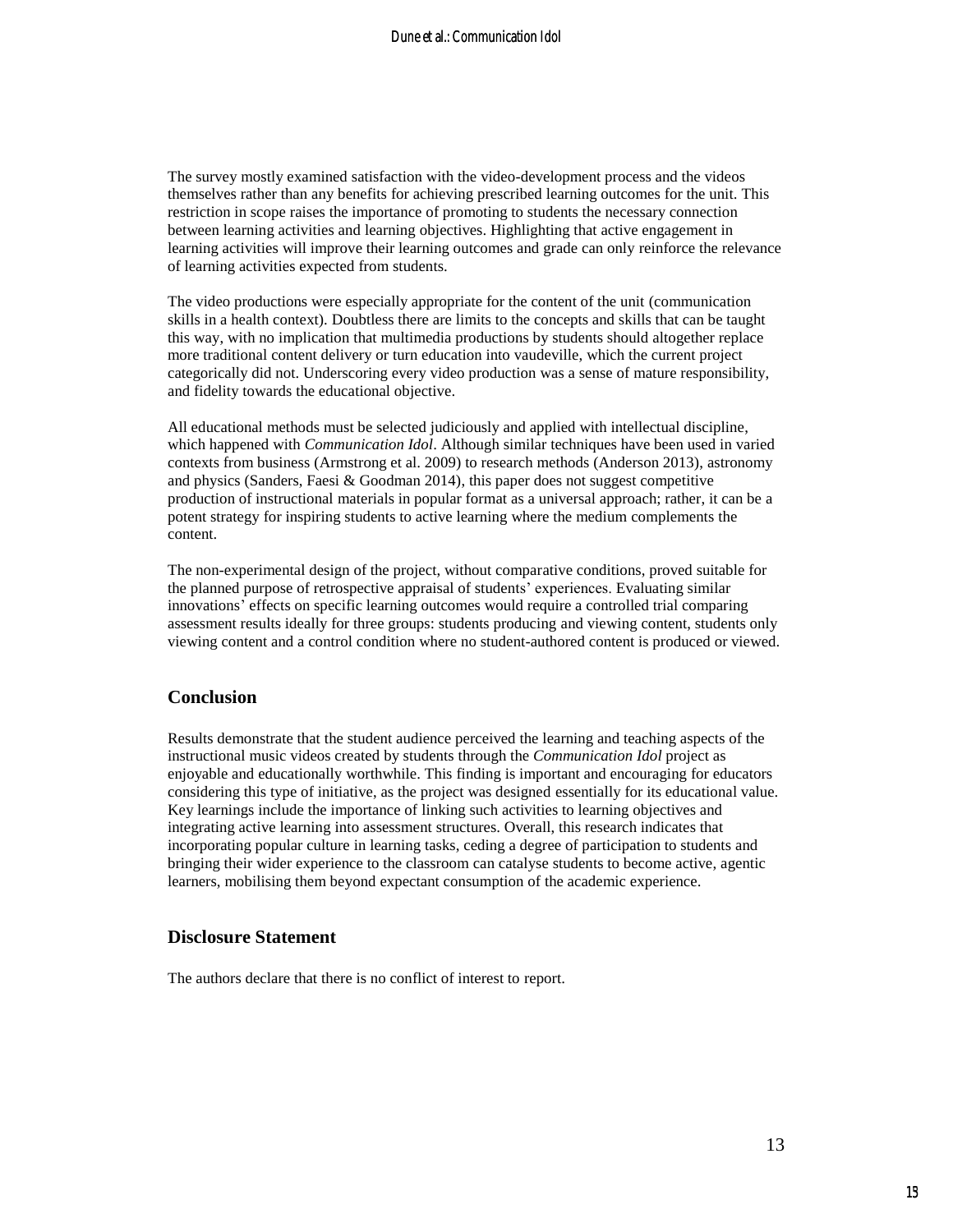## **References**

- Anderson, J 2013. Evaluating student-generated film as a learning tool for qualitative methods: Geographical "drifts" and the city. *Journal of Geography in Higher Education,* 37(1), pp. 136-146. doi:10.1080/03098265.2012.694070.
- Anikeeva, O, Bi, P, Hiller, J E, Ryan, P, Roder, D & Han, G S 2010. The health status of migrants in Australia: a review. *Asia Pacific Journal of Public Health,* 22(2), pp. 159-193. doi:10.1177/1010539509358193.
- Armstrong, G R, Tucker, J M & Massad, V J 2009. Achieving learning goals with student-created podcasts. *Decision Sciences Journal of Innovative Education,* 7(1), pp. 149-154. doi:10.1111/j.1540-4609.2008.00209.x.
- Barnett, R 2011. The marketised university: Defending the indefensible. In Molesworth, M, Scullion, R & Nixon, E (eds.), *The marketisation of higher education and the student as consumer.*. Routledge, Abingdon, UK, pp. 39-51.
- Brown, R & Carasso, H 2013. *Everything for sale? The marketisation of UK higher education*. Routledge, Abingdon, UK.
- Edmundson, M 1997. On the uses of a liberal education. *Harper's Magazine, 295*, 39-49.
- EdTechTeacher Inc. 2016. Video in the classroom. Retrieved from [http://edtechteacher.org/tools/multimedia/video-classroom/.](http://edtechteacher.org/tools/multimedia/video-classroom/)
- European Broadcasting Union 2016. Eurovision Song Contest. Retrieved from [http://www.eurovision.tv.](http://www.eurovision.tv/)
- Everhart, J 2009. You-Tube in the science classroom. *Science & Children,* 46(9), pp. 32-35.
- Flick, A 2014. Can assessment loops be closed? *Progress, Trends and Practices in Higher Education,* 26(4).
- Furedi, F 2010. Introduction to the marketisation of higher education and the student as consumer. In Molesworth, M, Scullion, R & Nixon, E (eds.), *The marketisation of higher education and the student as consumer.* Routledge, Abingdon, UK, pp. 1-8.
- Greene, H & Crespi, C 2012. The value of student created videos in the college classroom An exploratory study in marketing and accounting. *International Journal of Arts & Sciences,*  5(1), pp. 273-283.
- Lippmann, S, Bulanda, R E & Wagenaar, T C 2009. Student entitlement: Issues and strategies for confronting entitlement in the classroom and beyond. *College Teaching,* 57(4), pp. 197- 204. doi:10.1080/87567550903218596.
- Olson, R, Bidewell, J, Dune, T & Lessey, N 2016. Developing Cultural Competence through Self-Reflection in Interprofessional Education in Australia. *Journal of Interprofessional Care,*  30(3), pp. 347-354.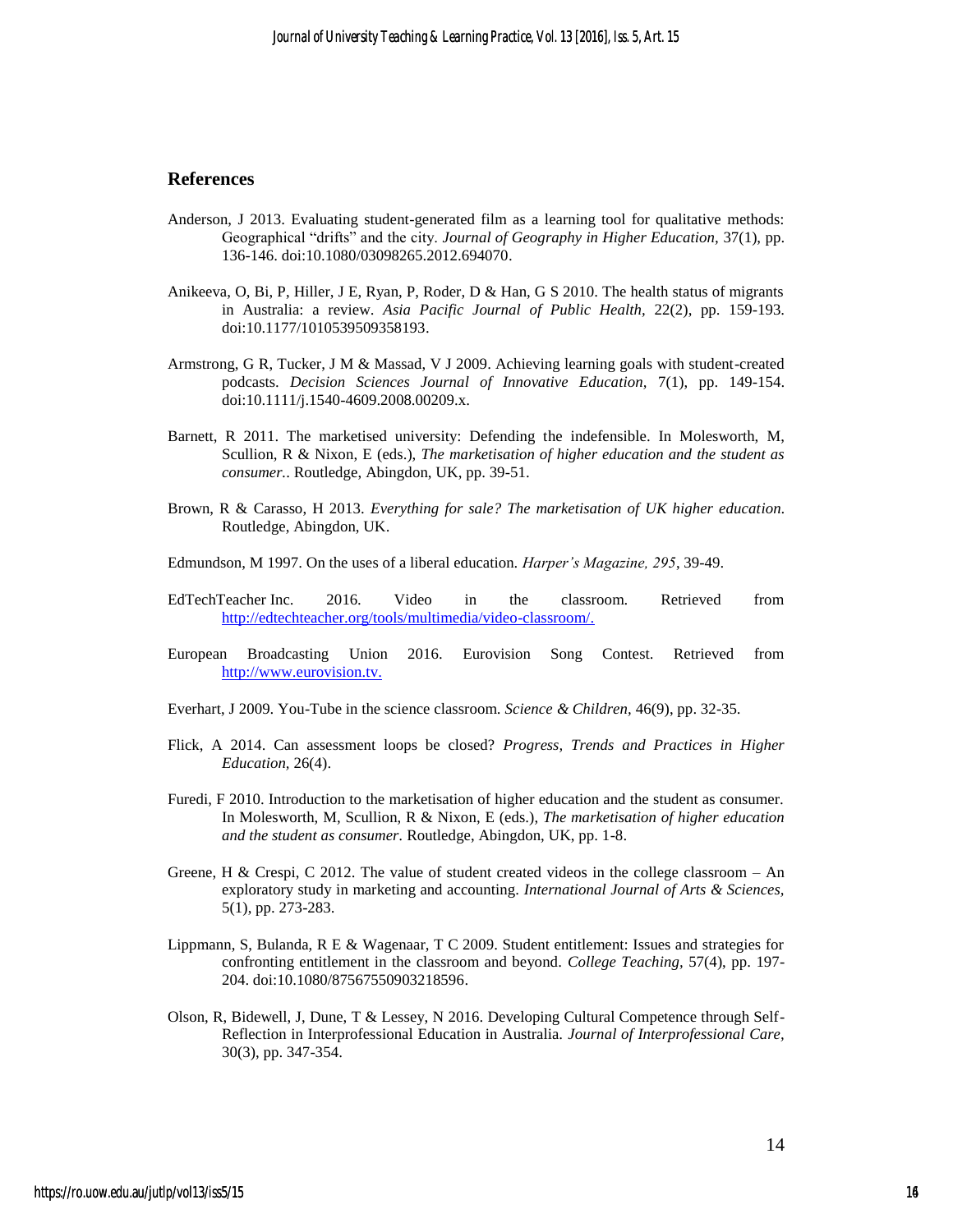- Quinlan, K M 2014. Leadership of teaching for student learning in higher education: what is needed? *Higher Education Research & Development,* 33(1), pp. 32-45.
- Reeve, J & Lee, W 2014. Students' classroom engagement produces longitudinal changes in classroom motivation. *Journal of Educational Psychology,* 106(2), pp. 527-540. doi:10.1037/a0034934.
- Reeve, J & Tseng, C M 2011. Agency as a fourth aspect of students' engagement during learning activities. *Contemporary Educational Psychology,* 36(4), pp. 257-267. doi:10.1016/j.cedpsych.2011.05.002.
- Sandel, M J 2012. *What money can't buy: the moral limits of markets*. Farrar, Straus & Giroux, New York.
- Sanders, N, Faesi, C & Goodman, A 2014. A new approach to developing interactive software modules through graduate education. *Journal of Science Education & Technology,* 23(3), pp. 431-440. doi:10.1007/s10956-013-9474-4.
- Williams, J 2011. Constructing consumption: what media representations reveal about today's students. In Molesworth, M, Scullion, R & Nixon, E (eds.), *The marketisation of higher education and the student as consumer.* Routledge, Abingdon, UK, pp. 170-182.
- Willmot, P, Bramhall, M & Radley, K 2012. Using digital video reporting to inspire and enage students. Retrieved from [http://www.raeng.org.uk/publications/other/using-digital-video](http://www.raeng.org.uk/publications/other/using-digital-video-reporting)[reporting.](http://www.raeng.org.uk/publications/other/using-digital-video-reporting)